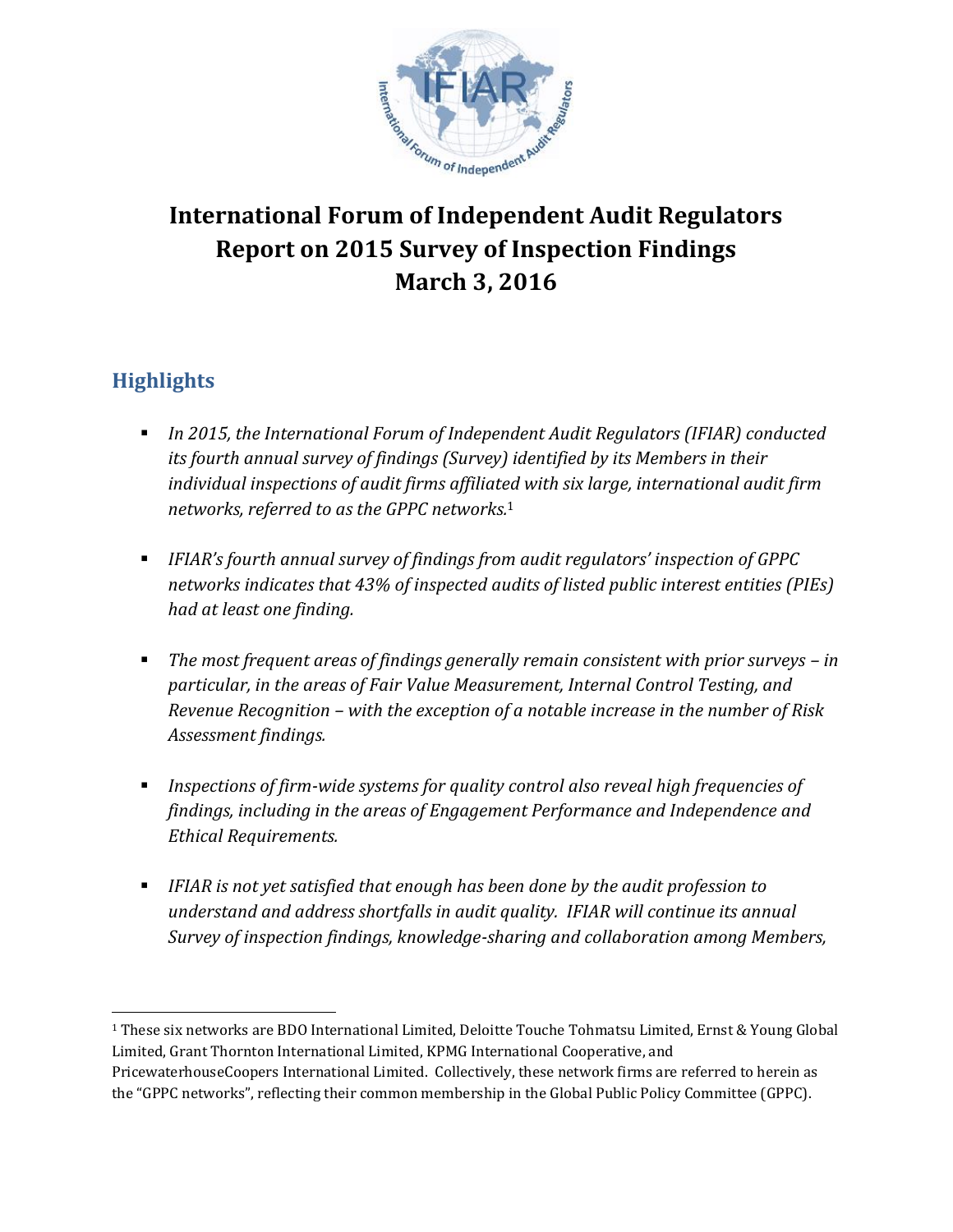*and engagement with leadership of the six largest international audit firm networks in order to advance IFIAR Members' shared goal of high-quality audits.*

 *IFIAR and the GPPC networks have entered into a new initiative to improve audit quality globally, with particular focus on effective root cause analysis by the firms and implementation of responsive actions. Progress will be measured over four years against a targeted reduction of at least 25% in the number of listed PIE audits with at least one finding from inspection reported in the Survey by certain IFIAR Members.* 

## **Overview**

In 2015, the IFIAR conducted its fourth annual Survey of findings identified by its Members in their individual inspections of audit firms affiliated with six large, international audit firm networks. IFIAR Members that participated in the 2015 Survey reported that 43% of the listed PIE audits inspected had at least one finding; the rate of inspected PIE audits with findings reported in the 2014 Survey was 47%. Consistent with the results of IFIAR's prior Surveys, the current Survey reveals high frequency and number of findings in key aspects of the audit and in the inspected audit firms' systems of quality control.

IFIAR collected information about three categories of inspection activities. These categories, and highlights from the audit areas with the most findings reported in the 2015 Survey, are provided below. *Please refer to the remainder of this report to understand what a "finding" represents, how the "frequency" of a finding is measured, and IFIAR's cautions on interpreting the information presented in this report.* 

1. Audits of **public interest entities listed on a national securities exchange** (**listed PIEs**):

*(See Table 2 and Appendix A for prior year Survey results)*

|                                 | <b>Total Number</b><br>of Findings | <b>Frequency</b><br>of Findings |
|---------------------------------|------------------------------------|---------------------------------|
| <b>Internal Control Testing</b> | 173                                | 23\%                            |
| Fair Value Measurement          | 158                                | <b>18%</b>                      |
| Risk Assessment                 | 131                                | 14%                             |
| Revenue Recognition             | 116                                | <b>15%</b>                      |

2. Audits of **systemically important financial institutions** (**SIFIs**), including global systemically important financial institutions (G-SIFIs):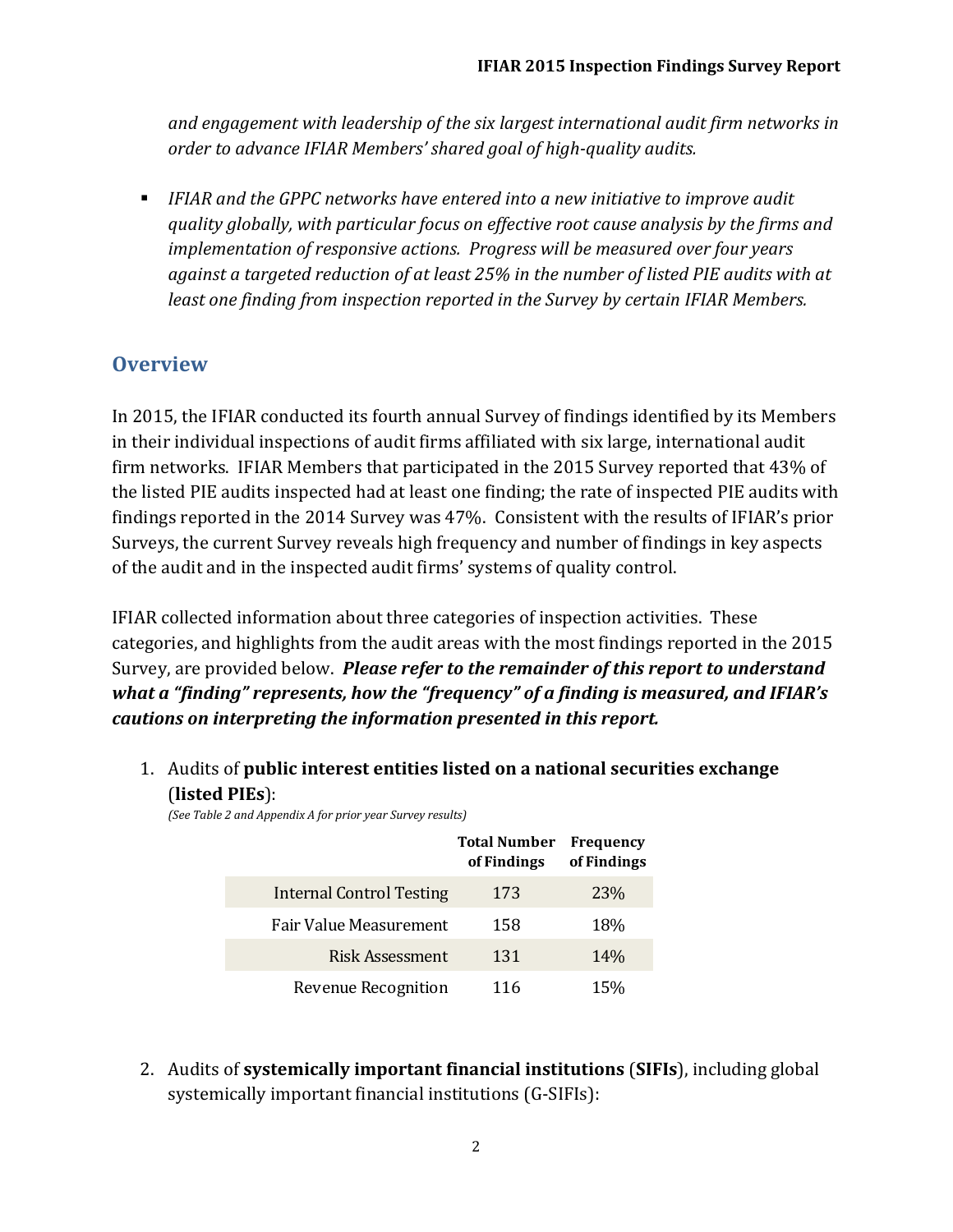*(See Appendix A for prior year Survey results)*

l

|                                                            | <b>Total Number</b><br>of Findings | <b>Frequency</b><br>of Findings |
|------------------------------------------------------------|------------------------------------|---------------------------------|
| <b>Internal Control Testing</b>                            | 37                                 | 40%                             |
| Audit of Allowance for Loan<br>Losses and Loan Impairments | 31                                 | 51%                             |
| Valuation of Investments<br>and Securities                 | 22                                 | 27%                             |
| Use of Experts and Specialists                             | 22                                 |                                 |

3. The **firm-wide quality control systems** in place within the audit firms: *(See Table 6 and Appendix A for prior year Survey results)*

|                                                 | <b>Total Number</b> Frequency<br>of Findings | of Findings |
|-------------------------------------------------|----------------------------------------------|-------------|
| <b>Engagement Performance</b>                   | 222                                          | 59%         |
| Independence and<br><b>Ethical Requirements</b> | 73                                           | 40%         |

While some improvements have been noted, the frequency and total number of findings reflected in the Survey results cause continuing concern to IFIAR. Audit engagement findings imply that the auditor's performance falls below the expected level of diligence to satisfy the public interest role the audit is meant to fulfill, and that the audit failed to provide the level of assurance about the financial statements that it purported to do and that is required by professional standards.

An inspection addresses the procedures performed by the auditor. A finding from an inspection of the *audit* does not necessarily indicate that the *financial statements* are misstated; therefore, it is important to recognize that the frequency of findings addressed in this report is not indicative of the frequency of financial statement misstatements. 2

<sup>2</sup> IFIAR has not sought to quantify misstatements associated with Member findings because a) the variations in transparency and manners of addressing errors in financial statements in Members' jurisdictions, including in some cases not restating; b) the regulatory mandates of many IFIAR Members do not extent to the determination of whether or not financial statements are misstated; and c) the timing mismatch that generally occurs between the identification of an audit inspection finding and final determination of whether the audited financial statements were misstated, making it difficult to reflect meaningful information about restatements in any particular annual Survey.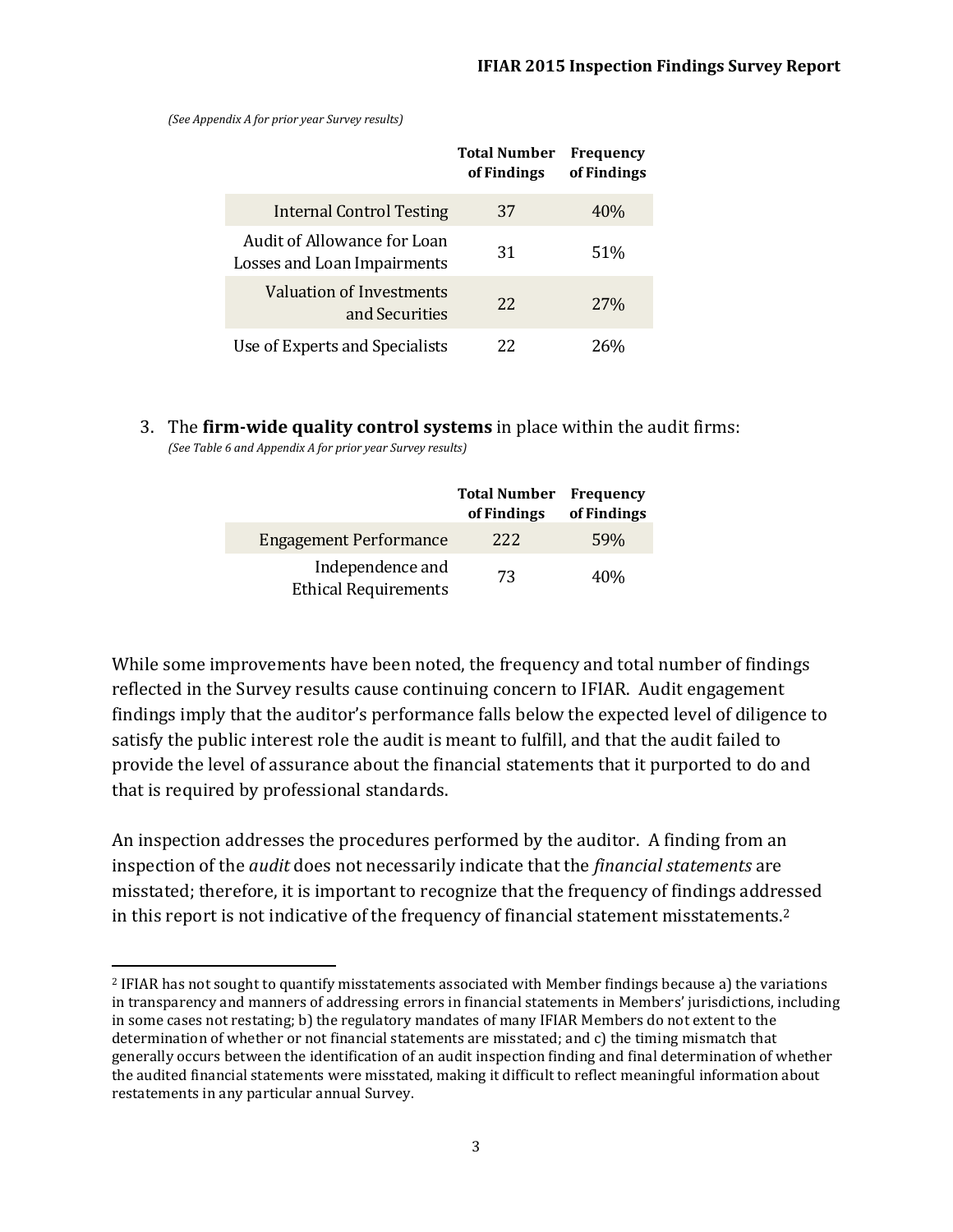Audit regulators do not measure the sufficiency of audit performance based on whether or not the financial statements were misstated. The reporting company's management has primary responsibility for the accuracy and presentation in the financial statements, making benchmarks about misstatements more appropriate to evaluations of management's performance. Audit regulators, rather, evaluate whether the auditor fulfilled the requirements of the auditing standards designed to position the auditor to detect a material misstatement, in the event one exists.<sup>3</sup>

IFIAR Members were asked in the 2015 Survey whether the global networks of the GPPC networks appear to have the ability to introduce changes in the local firm that improve audit quality. Most Members responding to this question opined that the global networks do appear to have such abilities. This opinion was expressed more frequently with respect to the larger global networks. Several Members indicated that they are aware of instances where the global firm has exerted its influence to compel changes at the local firm level to improve audit quality. In addition, Members were asked to report on their observation about any significant change in overall audit quality in their jurisdictions in comparison to their previous inspections. The impressions on overall changes in audit quality varied among those Members responding to this part of the Survey.

IFIAR, through its Global Audit Quality (GAQ) Working Group, engages in an ongoing dialogue with the GPPC networks at the global network level, with the objective of improving audit quality on a global basis.4 The GAQ Working Group aims to inform IFIAR Members of global initiatives in the firms' audit practices that should be relevant to regulation of the firms' local network affiliates.

Regular meetings are held with the networks to understand actions that are being undertaken to address the specific audit quality issues most frequently identified by IFIAR and the underlying, or "root", causes of these systemic findings. In the past year, the GAQ Working Group has deepened its dialogue with the GPPC networks about root cause analyses, with the intention of understanding better how widespread the practice of root cause analysis is throughout the global networks, and whether the firms that are part of the GPPC networks are taking actions to ensure that the true causes underlying audit deficiencies are detected and remediated. In addition to assessing audit deficiencies, the

 $\overline{\phantom{a}}$ 

<sup>3</sup> When a deficiency is observed, many audit regulators require the audit firm to perform the additional procedures necessary to satisfy the auditing standards. This process often does not identify material misstatements of the underlying financial statements – though in some cases this has occurred.

<sup>4</sup> In early 2016, the IFIAR working group formerly called the Global Public Policy Committee, or GPPC, Working Group, changed its name to the GAQ Working Group.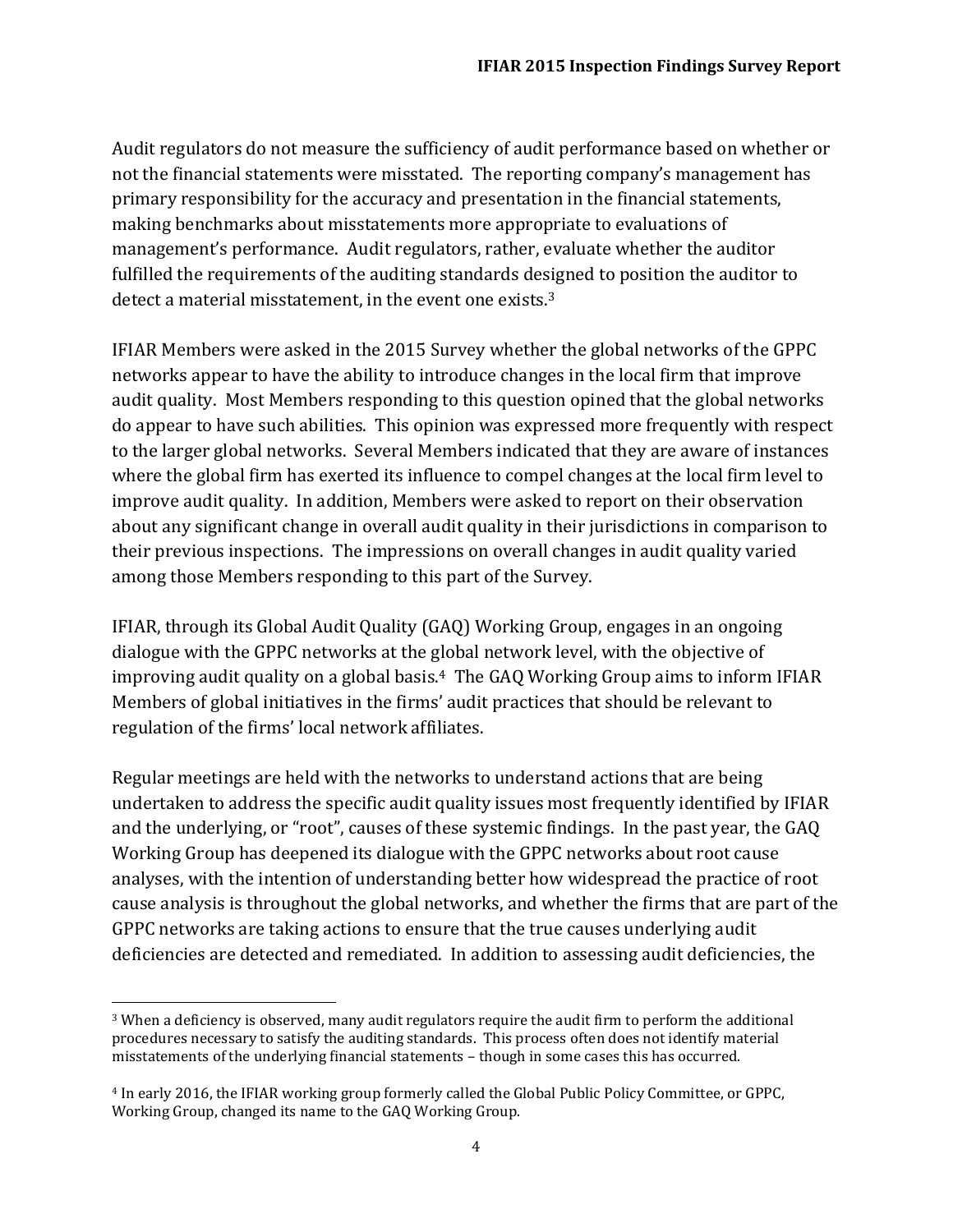GAQ believes that analyzing the factors contributing to successful audits can be an important consideration in replicating and promoting quality across an audit practice.

The GAQ Working Group and the GPPC networks began an initiative in 2015 that has intensified their collaborative dialogue about key areas of recurring findings. The objective of this initiative is significant improvement in audit quality across all IFIAR Members' jurisdictions, indicated by decreases in future inspections findings. (*See the* Dialogue with Network Audit Firms *discussion at section III of this report for additional information about this initiative.*) The GAQ Working Group will measure progress specifically related to findings reported by the nine members of the GAQ Working Group. For audits inspected by these Members and reported in the 2015 Survey, 39% of inspected audits of listed PIEs had at least one finding (the findings frequency for listed PIE audits inspected reported by all IFIAR Members participating in the 2015 Survey was 43%). The GAQ Working Group expects that, within four years, the number of listed PIE audit engagements with one or more inspection finding should decrease from this level by at least 25% (to 29% or lower) on an aggregate basis across the firms that are part of the GPPC networks. <sup>5</sup> Future Surveys will provide the information used to measure the firms' aggregate progress. IFIAR recognizes that inspection findings are not the sole measure of progress in audit quality. Further, as addressed below in the explanation of the Survey as a lagging indicator, IFIAR recognizes that actions taken by the firms now or that are already underway will not necessarily be reflected in the results of the next Survey. The 25% reduction goal provides a measurable target for the firms' combined efforts to improve audit quality. IFIAR believes that the firms' achievement of the minimum 25% goal would be a meaningful indication of progress along the longer-term path toward greater improvement in audit quality.

While this initiative focuses on the combined inspection results from the GAQ Working Group members' jurisdictions, the aim of the initiative is for audit quality to improve globally, not just in these nine countries. IFIAR will continue to disclose findings reported by all IFIAR Members in its Survey reports, with the expectation that the Global networks' efforts to improve audit quality are global in reach.

IFIAR's Survey collects inspection results reported to the inspected firms during the twelve-month period ending in the middle of the Survey year (*e.g.*, for the 2015 Survey, reports issued by June 30, 2015). Those inspections may be of audits completed two or more years prior to the Survey. Thus, while many of the 2015 Survey responses relate to inspection results for audits of 2013 or 2014 financial statements, some inspections are of

 $\overline{\phantom{a}}$ 

<sup>5</sup> The nine GAQ Working Group members are the IFIAR Members from Australia, Canada, France, Germany, Japan, the Netherlands, Singapore, the United Kingdom, and the United States of America.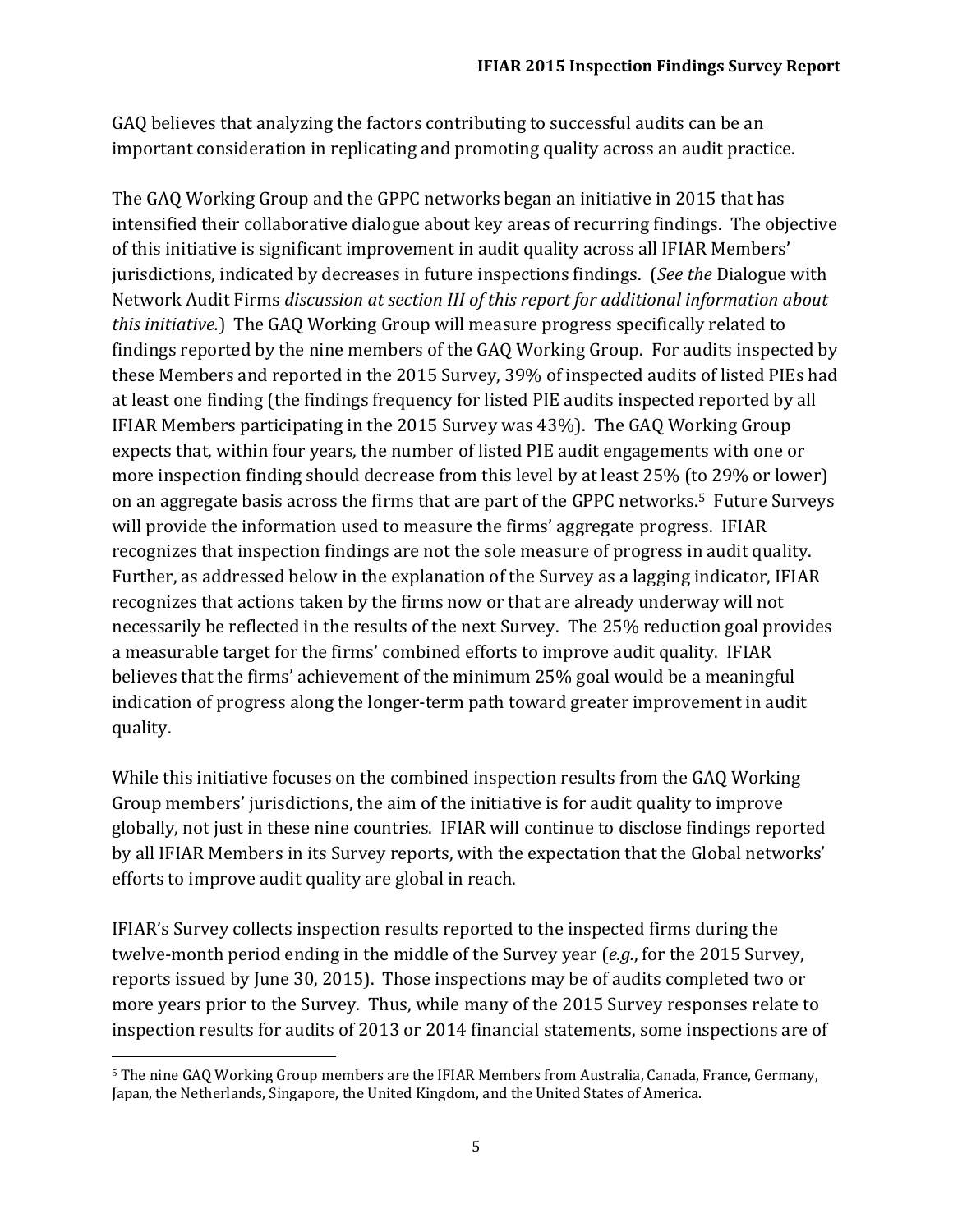audits of earlier years. As a result of this reporting time lag, actions already under way or taken now to improve audit quality will take some time to be reflected in IFIAR's published Survey results. Therefore, the Survey is a lagging indicator and may not reflect the state of the auditing profession at the current time.

Information gained through the Surveys contributes to IFIAR's efforts to provide a platform for knowledge sharing and collaboration in pursuit of its Members' common objective of high-quality audit performance. IFIAR ensures that, through its annual inspection workshops, audit inspectors have the opportunity to share knowledge and observations on recurring, common findings and themes identified by the Survey. The workshops help to create awareness among participants on common issues that may be considered in the IFIAR Members' annual work programs and inspection approaches. Further, the dialogue helps promote regulators' shared understanding of findings, as defined for purposes of the Survey, providing ongoing improvement in the consistency in reporting for IFIAR Survey purposes. Finally, IFIAR utilizes information learned through the IFIAR Survey to inform its ongoing work to promote the development of high-quality international standards of auditing and auditor ethics.

## **I. Introduction**

## **About IFIAR**

IFIAR is a membership organization of audit regulators that are independent from the audit profession.<sup>6</sup> IFIAR's membership includes 50 audit regulators from jurisdictions in Africa, the Americas, Asia-Pacific, Europe, and the Middle East. IFIAR focuses on the following activities:

- Sharing knowledge of the audit market environment and practical experience of independent audit regulatory activity with a focus on inspections of auditors and audit firms,
- Promoting collaboration and consistency in regulatory activity, and
- Providing a platform for dialogue with other international organizations that have an interest in audit quality.

An audit firm "network" is composed of individual audit firms that are members of a global organization. Many audits today involve practitioners from network member

 $\overline{\phantom{a}}$ <sup>6</sup> More information on IFIAR and its activities can be found at [https://ifiar.org/Home.aspx.](https://ifiar.org/Home.aspx) This report refers to audit regulators that are members of IFIAR as "Members".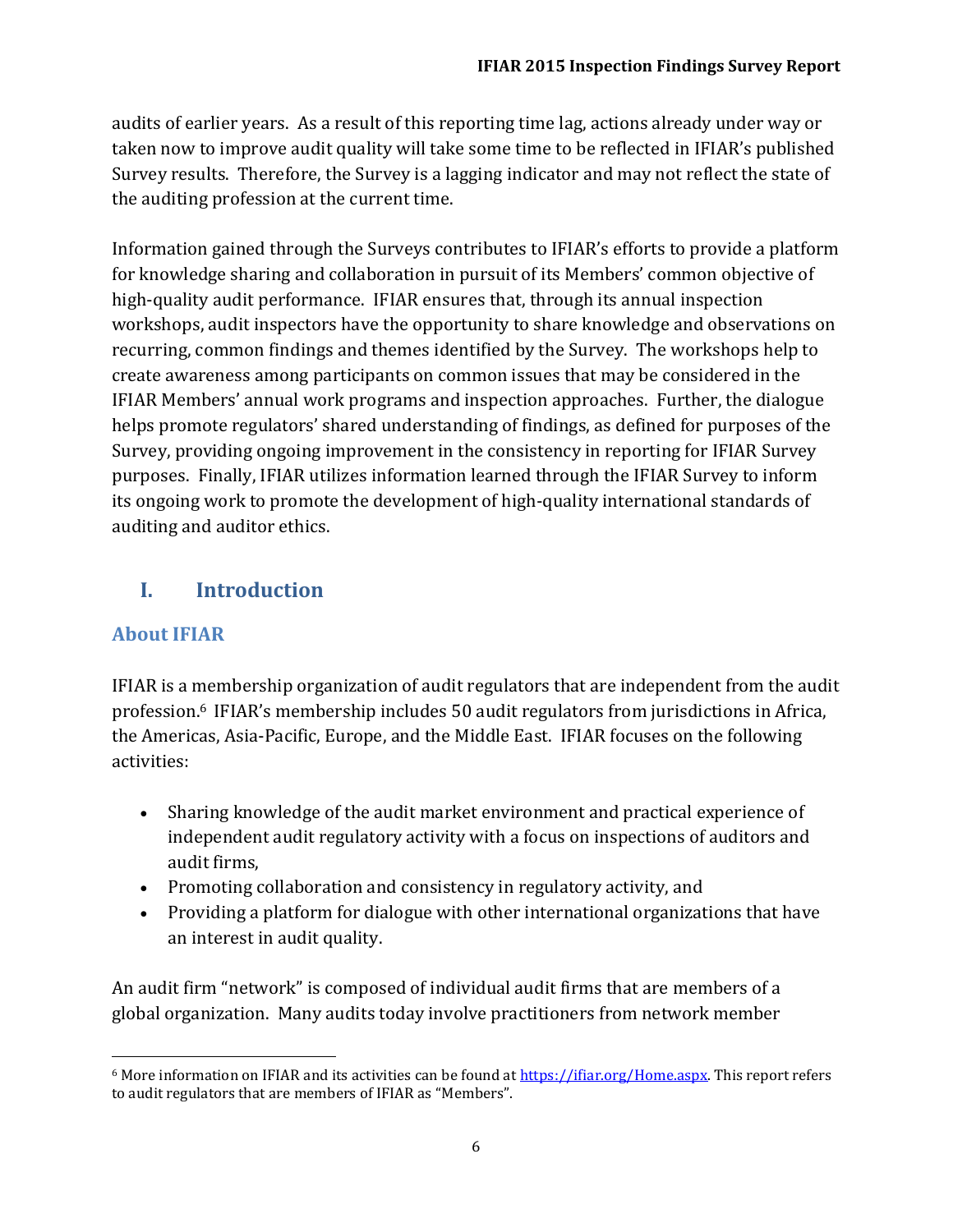firms in a number of countries. The audit of a multinational company may involve significant work performed by many, legally separate audit firms that operate as a network, often with a common name and common auditing, quality control, and ethical policies and requirements. The multinational aspects of audit, and the involvement of many local audit firms that are members of a global firm network, call for collaboration by regulators globally.

Through IFIAR, audit regulators seek to coordinate their understanding and assessments of trends in and challenges to audit quality. IFIAR's work positions its Members to evaluate the various issues discussed at the global level with the network firms in their own jurisdictions. Exchanges of perspectives and experiences with fellow IFIAR Members reinforces audit regulators' efforts to promote an audit function that provides the expected degree of confidence in financial reporting.

### **The Inspection Findings Survey**

In 2012, IFIAR initiated an annual Survey of findings resulting from its Members' inspections of audit firms affiliated with the six largest international audit firm networks.<sup>7</sup> The aim of the Survey is not to measure empirically, or for statistically significant, changes in audit quality; rather, the Survey indicates areas of common audit shortcomings and informs IFIAR's efforts to evaluate better the challenges to improving the reliability of the opinion expressed by the auditor at the conclusion of a financial statement audit.

The Survey relates to two types of "findings" communicated in writing to an inspected firm in a formal inspection report at the conclusion of an inspection: those related to audit engagements and those related to the systems of quality control of the audit firms. With respect to audit engagement findings related to a financial statement balance or disclosure, a deficiency is either a matter with respect to which the firm did not obtain sufficient audit evidence to support its opinion or a failure to identify or address a material, or likely potential material, error in the application of an accounting principle.8 With respect to all other themes, a deficiency is a departure from auditing standards or requirements, including standards on quality control and ethics and independence requirements, that may or did have an effect on audit quality, either due to the significance or systemic nature of the departure. Quality control findings relate to processes and procedures employed on

 $\overline{\phantom{a}}$ <sup>7</sup> *See* [here](https://ifiar.org/IFIAR-Global-Survey-of-Inspection-Findings.aspx) for past Survey reports. Prior to the 2015 Survey, Members also could choose to report inspection findings related to other firms considered significant in the reporting Members' jurisdictions (s*ee* footnote 10 for information about the impact of this change).

<sup>8</sup> This report uses "finding" and "deficiency" interchangeably.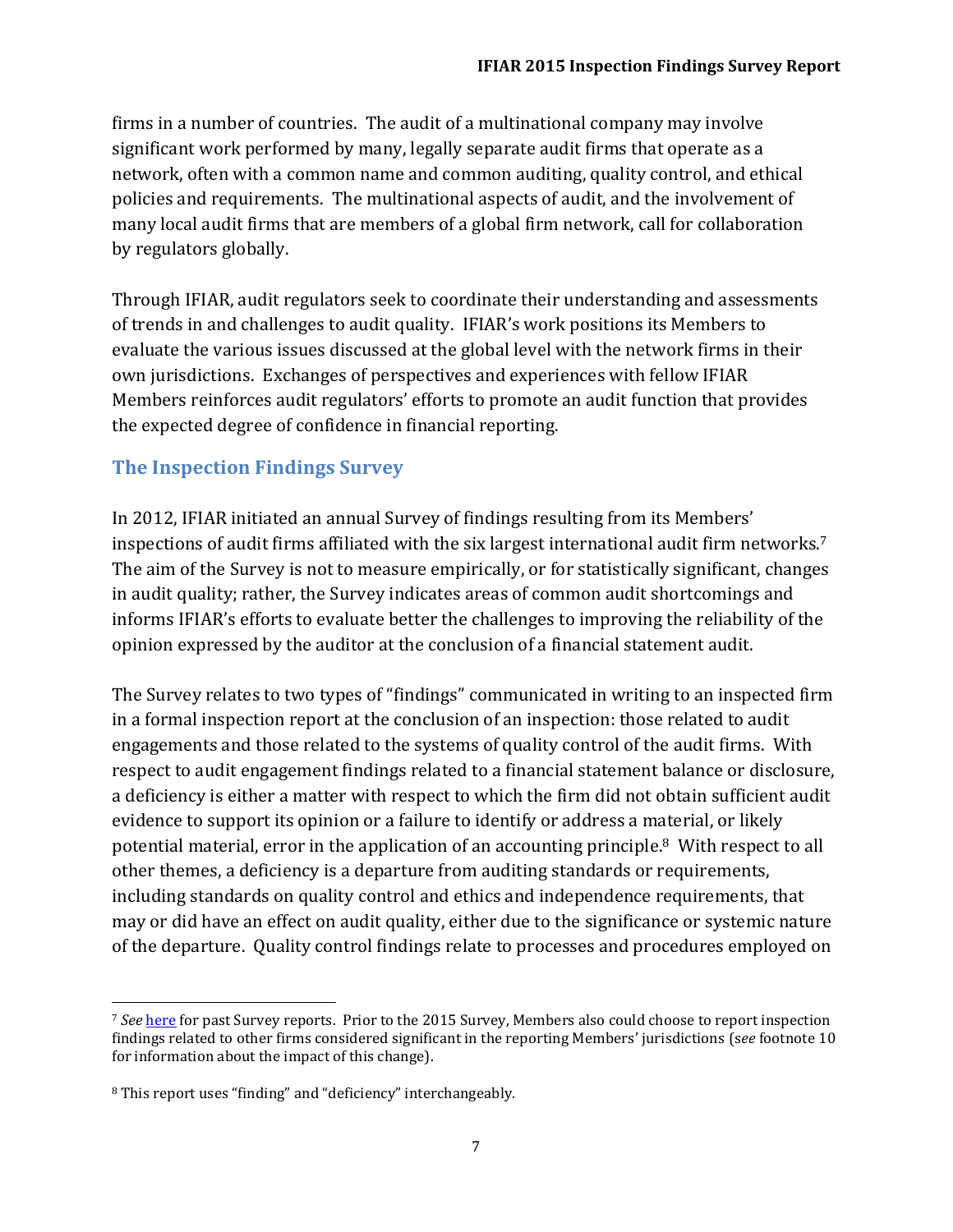a firm-wide basis by the firm subject to inspection, rather than to work performed on specific audit engagements.

This report summarizes the results of IFIAR's fourth inspection findings Survey, conducted during 2015 (Surveys are referred to based on the year in which the Survey data was collected; this report covers the "2015 Survey"). Most Members reported inspection findings related to audits of financial statements for years ended in 2013 or 2014, though in some cases earlier audits also were included. In all cases, Members do not report findings from more than one annual inspection cycle, and Members report only on findings related to audit firms located in their jurisdiction; therefore, the findings from no more than one inspection report per audit firm are submitted for the Survey.

All IFIAR Members are asked to respond to IFIAR's Surveys of inspection findings. The Surveys solicit data on Members' findings from inspections of:

- audits of *listed PIEs*, including any listed SIFIs or G-SIFIs;
- audits of *SIFIs*, including G-SIFIs, whether or not a listed entity; and
- audit firms' *quality control* systems.

In all years, information was collected on the total number of inspection findings by audit inspection "theme". Respondents reported findings categorized into 17 inspection themes for audits of listed PIEs. Separately, the Survey solicited data on findings from inspections of audits of G-SIFIs and other SIFIs, reported using 14 inspection themes relevant to audits of financial institutions. Findings from inspections of audit firms' quality control systems were reported using six themes.

The Survey also included questions about Members' observations from their inspection activities, in particular with respect to root causes analysis practices.

The approach taken for the 2015 Survey was generally consistent with that used in prior Surveys. IFIAR made two main changes from the 2014 Survey. First, a new category of findings, "Audit Report", was added for the 2015 Survey for findings from audits of listed PIEs, G-SIFIs, and other SIFIs. For those audits conducted using International Standards on Auditing (ISA), a new standard for audit reporting, ISA 701, *Communicating Key Audit Matters in the Independent Auditor's Report*, will be effective for audits of financial statements for periods ending on or after December 15, 2016. <sup>9</sup> In some jurisdictions, expanded reporting by auditors already has begun. IFIAR decided to start collecting Survey

 $\overline{\phantom{a}}$ <sup>9</sup> For more information about ISA 701, see here.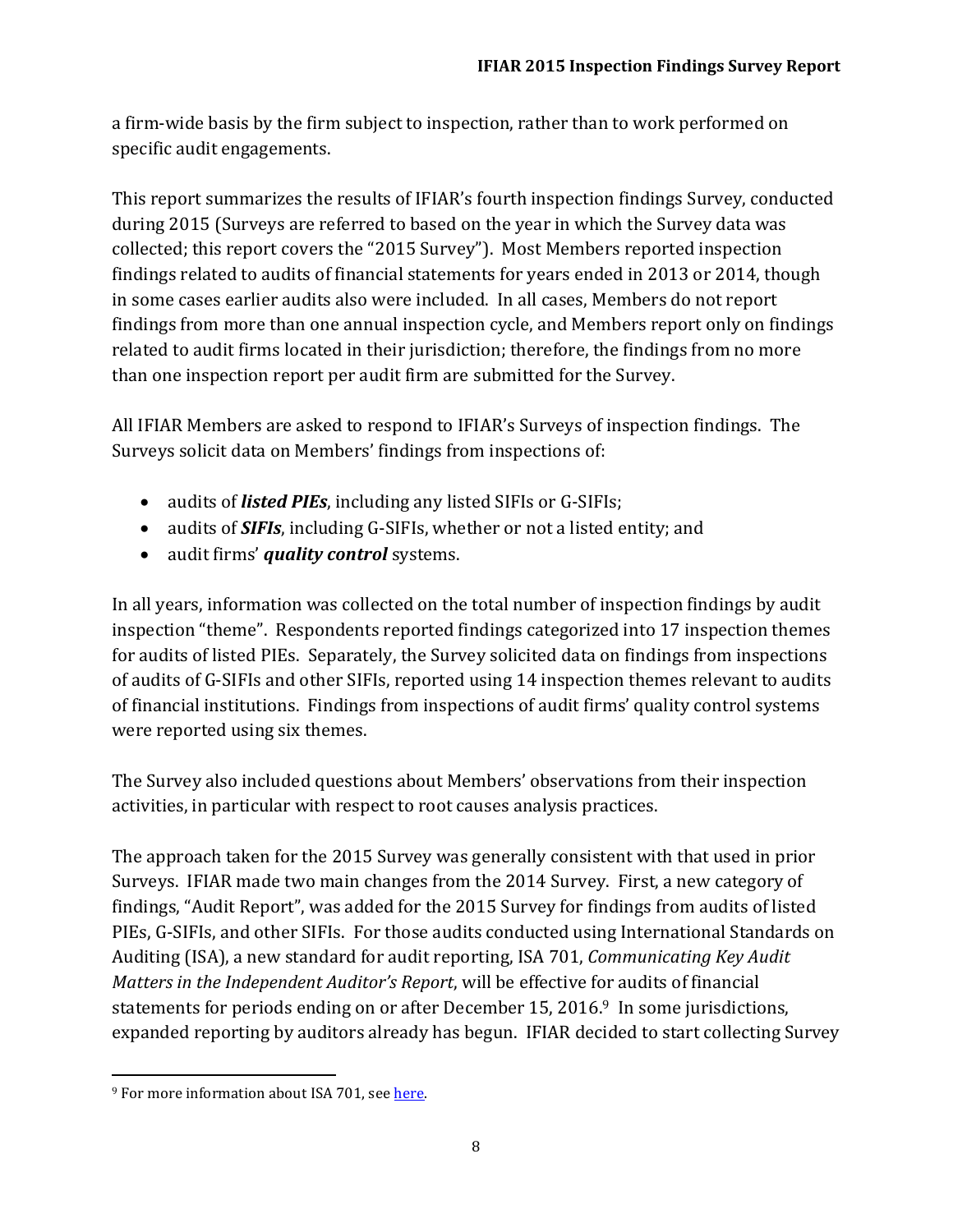data on findings related to the Audit Report; this positions IFIAR better to monitor trends in findings in this area as the form and content of the auditor's report evolves.

A second key change from the 2014 Survey was to limit reporting on findings to those that relate to the six GPPC networks.<sup>10</sup> Not all GPPC networks' audit practices are of significant size in all IFIAR Member jurisdictions, and other firms not covered by this Survey do play a significant role in certain jurisdictions. However, the GPPC networks include the six audit firm networks most commonly conducting audits in IFIAR Member jurisdictions, and IFIAR's discussions with audit firms to date have focused on the GPPC networks. As discussed further in this report, the GAQ Working Group intends to deepen its discussion with these global network firms on findings, root cause analysis, and the firms' plans to take responsive action to improve audit quality. Collecting data about findings only on the firms that are part of the GPPC networks should assist IFIAR in a targeted discussion with the firms on trends in findings and audit quality.

## **II. 2015 Survey Results**

 $\overline{\phantom{a}}$ 

The results of the 2015 Survey are presented in this section of the report, with selected information on prior year Survey data. Appendix A provides additional details, including further information on findings reported in prior Surveys.

Members reporting findings by inspection theme summarized in the tables below did not necessarily inspect all themes included in the IFIAR Survey. This reflects, in part, the riskbased approach to inspections undertaken by many IFIAR Members. The areas selected for inspection often are those that are inherently more complex to audit. Audit regulators typically do not inspect all audits conducted by an inspected firm; rather, they select and examine a sample of audits that may not necessarily be a representative sample of the audit firm's work.

<sup>10</sup> IFIAR does not collect data by firm for the Survey's inspection findings themes. Because of this, it has not adjusted prior Survey information to remove findings related to non-GPPC network firms. To assess the general impact non-GPPC network firms had on Survey results prior to 2015, IFIAR considered the total number of audit firms and listed PIE audits inspected, and the frequency at which those audits had at least one finding. The 2014 Survey included findings from 62 listed PIE audits inspected at 18 non-GPPC network firms. Had these inspection results been excluded from the 2014 Survey, the frequency of listed PIE audit files inspected and with at least one finding would have been 46%; this compares to 47% with these non-GPPC network firms included, as reported in the report on the 2014 Survey. The exclusion of findings from inspections of non-GPPC network firms in the 2015 Survey is not expected to have a significant impact on general trends or frequency of inspection themes.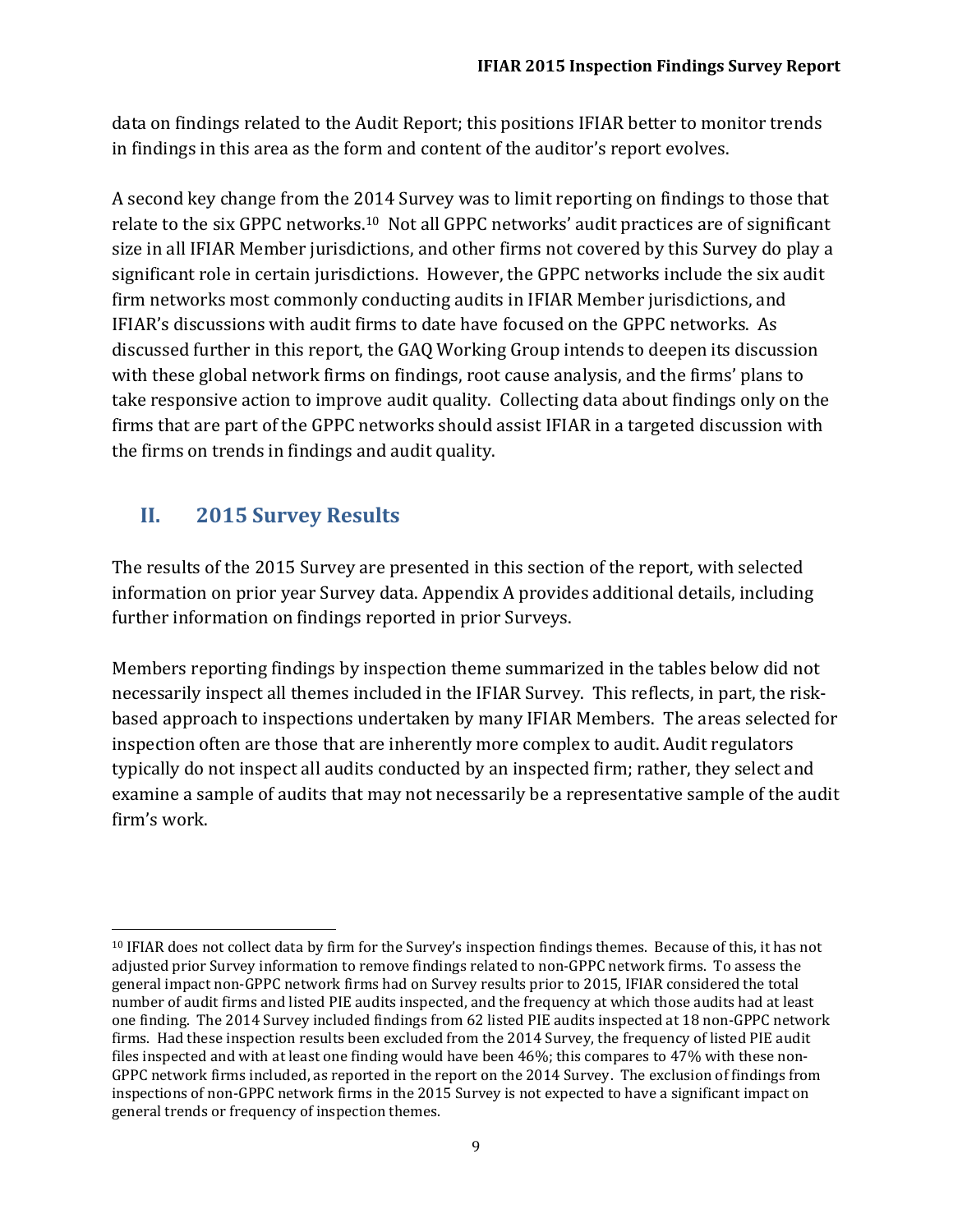### *For these reasons, it would not be appropriate to extrapolate the results presented in this report to form broader conclusions about the frequency of deficiencies throughout the firms' audit practices.*

Further, it is challenging to evaluate overall audit quality solely on the basis of the numbers of deficiencies reported by IFIAR Members. Please refer to the *Interpreting the Results* section of the 2015 Survey report for important information about the limitations on comparing results across Survey years.

Despite such limitations, monitoring trends in areas of inspection findings can be useful in discussions among regulators and with audit firms, and in identifying challenges and necessary areas of focus in order to advance the objective of high-quality audits.

## **Inspection Findings from Audits of Listed PIEs**

Twenty-nine IFIAR Members provided information on findings from inspections of audits of listed PIEs. These Members inspected the audits of 872 listed PIEs by 98 audit firms in the GPPC networks and found deficiencies in 376 (or 43%) of those audits. Inspections of these 872 listed PIEs did not necessarily include inspection of all themes included in the IFIAR Survey.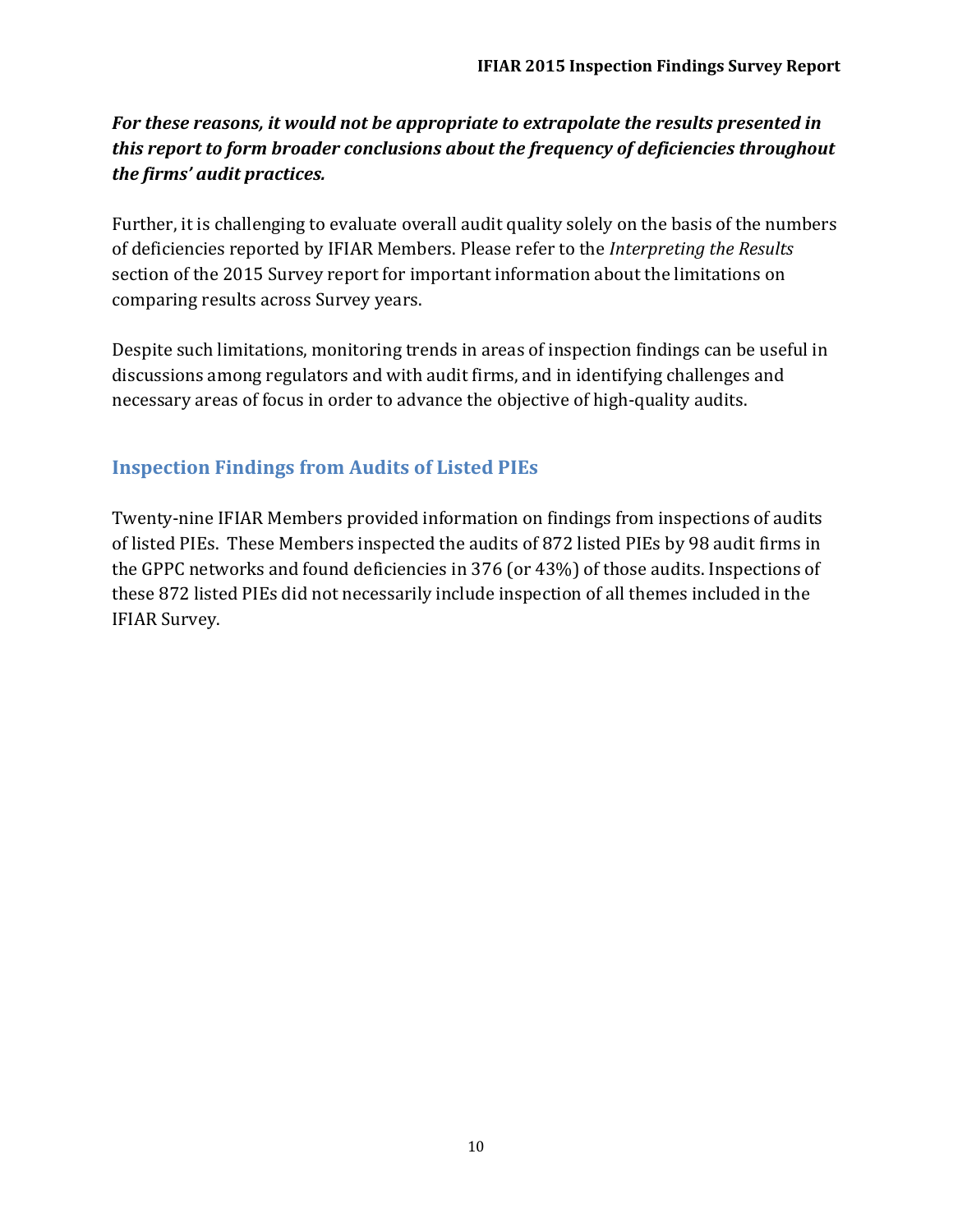| <b>Inspection Theme</b>                                               | Number of<br><b>Findings</b> (a single<br><b>PIE</b> may have<br>multiple findings<br>for the same<br>theme) | # of Listed PIE<br><b>Audits Inspected</b> | # of Listed PIE<br><b>Audits with at</b><br><b>Least One Finding</b> | % of Listed PIE<br><b>Audits</b><br><b>Inspected with</b><br>at Least One<br><b>Finding</b> |
|-----------------------------------------------------------------------|--------------------------------------------------------------------------------------------------------------|--------------------------------------------|----------------------------------------------------------------------|---------------------------------------------------------------------------------------------|
| <b>Internal Control Testing</b>                                       | 173                                                                                                          | 710                                        | 160                                                                  | 23%                                                                                         |
| <b>Fair Value Measurement</b>                                         | 158                                                                                                          | 661                                        | 118                                                                  | 18%                                                                                         |
| <b>Risk Assessment</b>                                                | 131                                                                                                          | 832                                        | 114                                                                  | 14%                                                                                         |
| <b>Revenue Recognition</b>                                            | 116                                                                                                          | 688                                        | 105                                                                  | 15%                                                                                         |
| Inventory                                                             | 86                                                                                                           | 365                                        | 71                                                                   | 19%                                                                                         |
| <b>Adequacy of Financial Statement Presentation</b><br>and Disclosure | 85                                                                                                           | 570                                        | 68                                                                   | 12%                                                                                         |
| <b>Group Audits</b>                                                   | 70                                                                                                           | 383                                        | 55                                                                   | 14%                                                                                         |
| <b>Substantive Analytical Procedures</b>                              | 50                                                                                                           | 384                                        | 44                                                                   | 11%                                                                                         |
| Adequacy of Review and Supervision                                    | 49                                                                                                           | 434                                        | 35                                                                   | 8%                                                                                          |
| <b>Fraud Procedures</b>                                               | 46                                                                                                           | 574                                        | 43                                                                   | 7%                                                                                          |
| Audit of Allowance for Loan Losses and Loan                           |                                                                                                              |                                            |                                                                      |                                                                                             |
| Impairments                                                           | 45                                                                                                           | 165                                        | 37                                                                   | 22%                                                                                         |
| <b>Engagement Quality Control Review</b>                              | 39                                                                                                           | 417                                        | 32                                                                   | 8%                                                                                          |
| Use of Experts and Specialists                                        | 35                                                                                                           | 326                                        | 29                                                                   | 9%                                                                                          |
| <b>Related Party Transactions</b>                                     | 17                                                                                                           | 300                                        | 16                                                                   | 5%                                                                                          |
| <b>Audit Report</b>                                                   | 15                                                                                                           | 461                                        | 15                                                                   | 3%                                                                                          |
| <b>Audit Committee Communication</b>                                  | 10                                                                                                           | 592                                        | 10                                                                   | 2%                                                                                          |
| <b>Going Concern</b>                                                  | 5                                                                                                            | 321                                        | 5                                                                    | 2%                                                                                          |
|                                                                       | 1,130                                                                                                        |                                            |                                                                      |                                                                                             |

**Table 1 –** *Listed PIE Audits: Findings and Percentage of Audits with Findings***<sup>11</sup>**

An audit may have more than one finding in a particular theme (*e.g*., multiple Inventory findings may be identified in the audit of one listed PIE). Because of this, the numbers in the "Number of Findings" column reported in Table 1 may be greater than the numbers in the "# of Listed PIE Audits Inspected with at Least One Finding" column (as an example from the table above, 86 Inventory findings were reported from the inspections of 71 listed PIE audits). The "Percentage of Listed PIE Audits Inspected with at Least One Finding" column reports the number of listed PIE audits with at least one finding divided by the number of listed PIEs inspected. This percentage is the "frequency" information included in this report.

Table 2 provides information on the frequency of inspection findings by theme for listed PIE audits included in the 2015 and 2014 Survey reports. Similar information was not

 $\overline{\phantom{a}}$ <sup>11</sup> Some findings may relate to multiple themes. For example, a Member may have a finding from its inspection of the auditor's assessment of the risk of fraud in the area of revenue recognition. Members are requested to select the one theme that they determined to be most relevant to the finding. In this case, the finding could be reported as a Risk Assessment, Fraud, or Revenue Recognition finding. Differences in Members' judgments when reporting findings to IFIAR may result in variations in how they classify findings by inspection theme.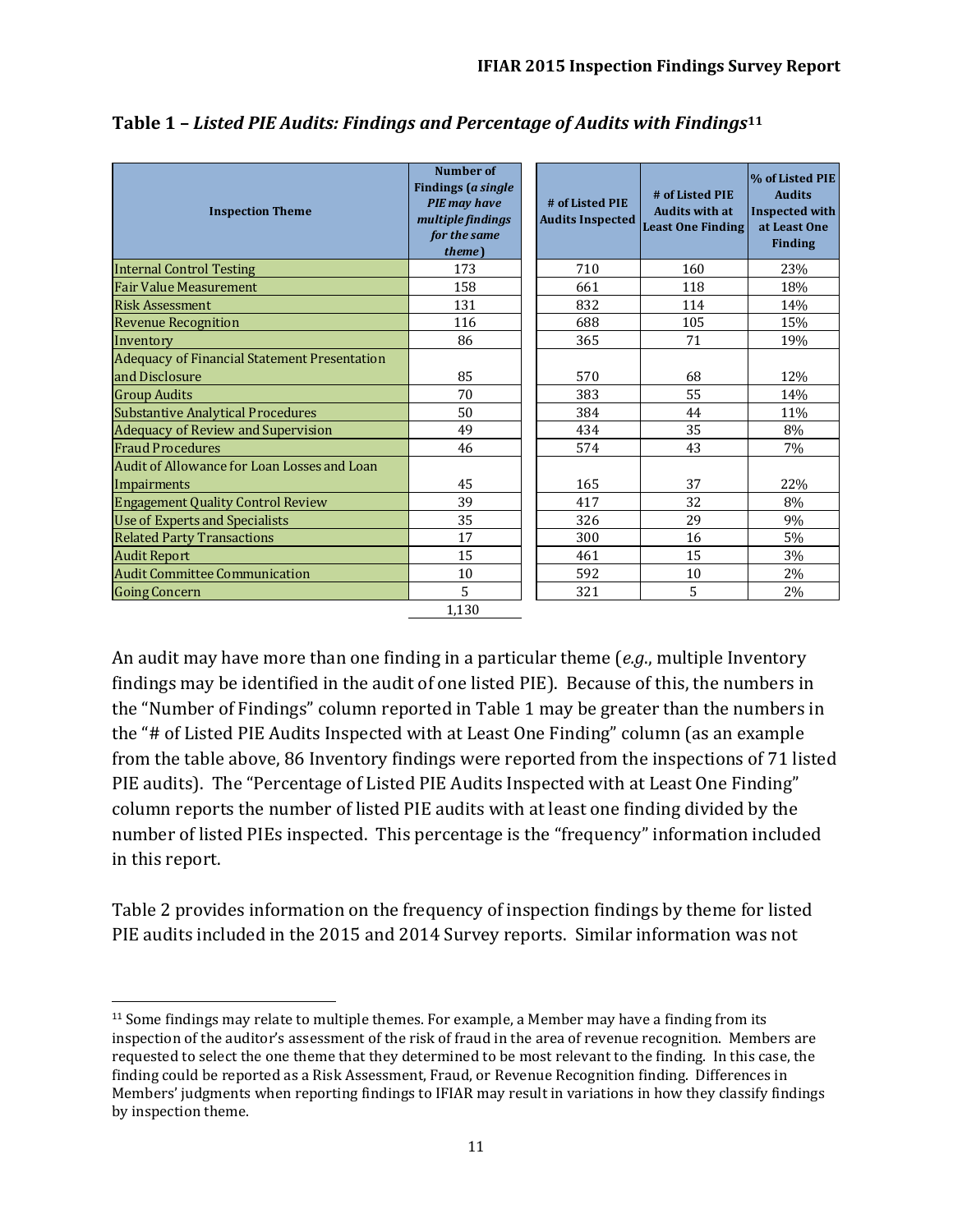collected for Surveys prior to 2014. See Appendix A for additional details of the 2014 Survey results.

П

|                                                  |      | % of Listed PIE Audits with at |
|--------------------------------------------------|------|--------------------------------|
|                                                  |      | <b>Least One Finding</b>       |
| <b>Inspection Theme</b>                          | 2015 | 2014                           |
| <b>Internal Control Testing</b>                  | 23%  | 24%                            |
| Audit of Allowance for Loan Losses and Loan      |      |                                |
| Impairments                                      | 22%  | 13%                            |
| Inventory                                        | 19%  | 16%                            |
| <b>Fair Value Measurement</b>                    | 18%  | 20%                            |
| <b>Revenue Recognition</b>                       | 15%  | 14%                            |
| <b>Group Audits</b>                              | 14%  | 10%                            |
| <b>Risk Assessment</b>                           | 14%  | 7%                             |
| Adequacy of Financial Statement Presentation and |      |                                |
| <b>Disclosures</b>                               | 12%  | 12%                            |
| <b>Substantive Analytical Procedures</b>         | 11%  | 14%                            |
| <b>Use of Experts and Specialists</b>            | 9%   | 11%                            |
| <b>Adequacy of Review and Supervision</b>        | 8%   | 10%                            |
| <b>Engagement Quality Control Review</b>         | 8%   | 10%                            |
| <b>Fraud Procedures</b>                          | 7%   | 6%                             |
| <b>Related Party Transactions</b>                | 5%   | 8%                             |
| <b>Audit Report</b>                              | 3%   | Not collected                  |
| <b>Audit Committee Communication</b>             | 2%   | 3%                             |
| <b>Going Concern</b>                             | 2%   | 6%                             |

## **Table 2 –** *Listed PIE Audits: Percentage of Audits with Findings, 2015 and 2014*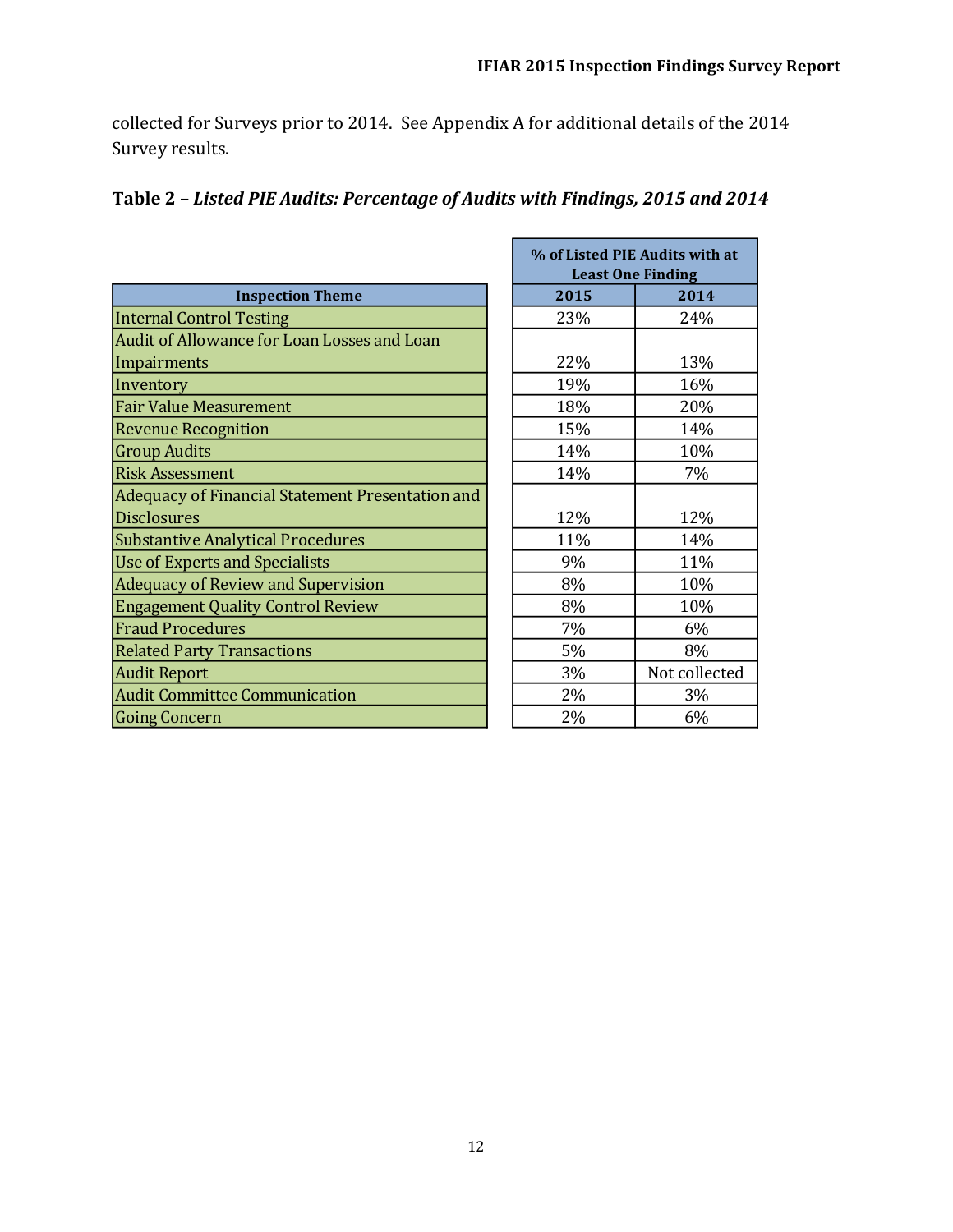Table 3 provides a four-year summary of the four inspection themes with the highest number of findings reported in the 2015 Survey. See Appendix A for additional details of findings for the four Survey years.



**Table 3 –** *Listed PIE Audits: Number of Inspection Findings, 2015-2012 Selected Summary*

IFIAR first began collecting information on Risk Assessment findings for the 2013 Survey. Risk Assessment findings reported in the 2015 Survey experienced a large increase. IFIAR will monitor in future Surveys whether this increase indicates a trend. Risk Assessment findings may include the failure to identify a risk of material misstatement of the financial statements or a risk of fraud. Another example of a Risk Assessment finding is the failure to respond appropriately to risks identified, whether during audit planning or as new information arises during the course of an audit.

In both the 2014 and 2015 Surveys, Members were asked to provide additional details about the nature of the most commonly observed deficiencies for the three categories with consistently high numbers of inspection findings across the four Survey years – Fair Value Measurement, Internal Control Testing, and Revenue Recognition. Members were asked to rank the prevalence of findings in these areas by 'sub-categories' that gave additional description of the nature of the finding. Common areas of audit deficiencies for each of these themes are summarized below.<sup>12</sup>

 $\overline{\phantom{a}}$ 

<sup>12</sup> Not all Members reported on the nature of findings by inspection theme. While the examples provided here were observed with higher frequency by those Members reporting this information, they are not necessarily the most common issues summarized in the tables of total findings included in this report.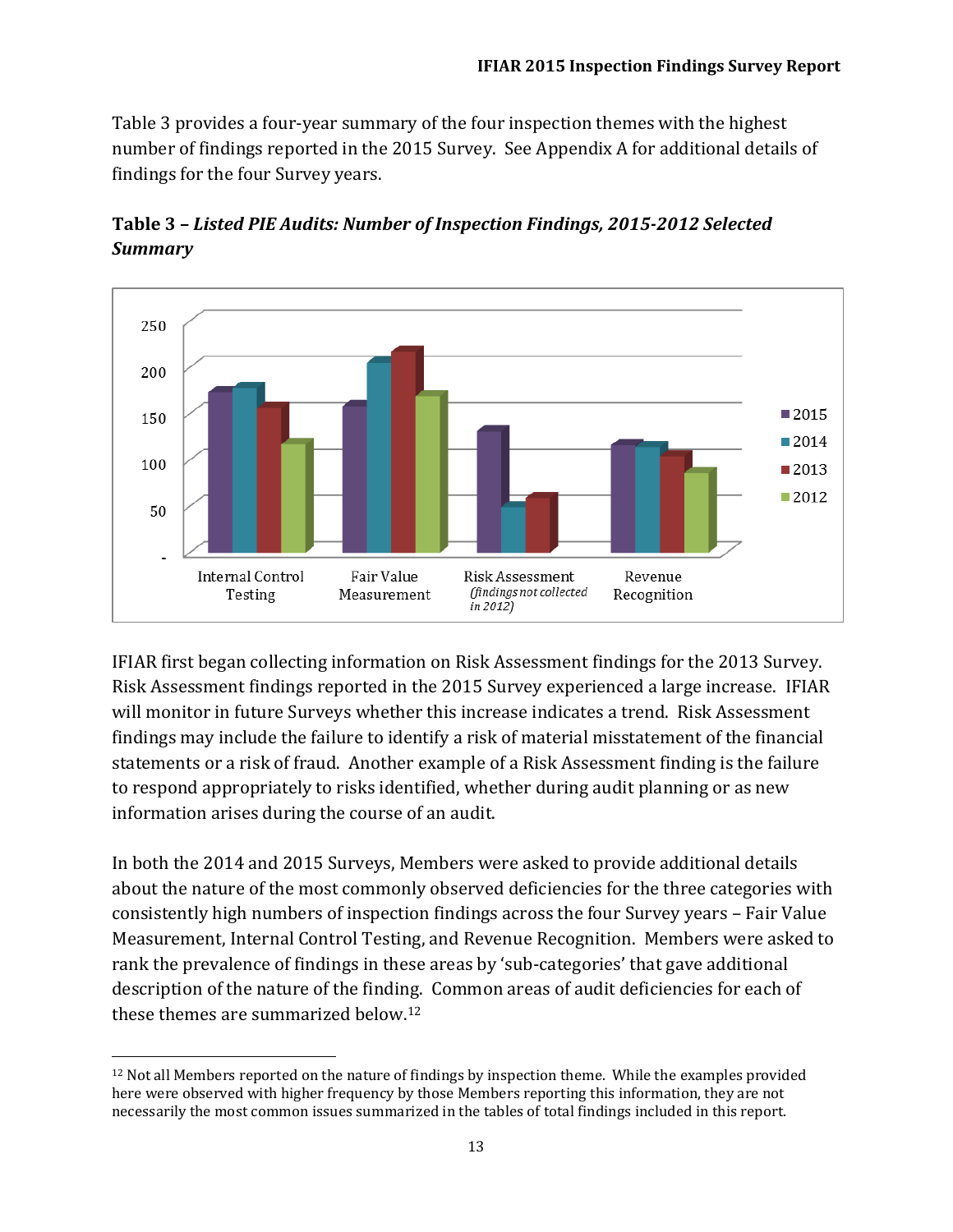#### *Fair Value Measurement*

In the 2015 Survey, 16 IFIAR Members provided additional detail about their Fair Value Measurement findings, of which 11 ranked the "failure to sufficiently test the accuracy of data used" as the most common deficiency in this area. Three additional Members ranked this sub-category as among the top three most common types of Fair Value Measurement findings. The prevalence of this finding is consistent with information reported in the 2014 Survey.

The next most prevalent sub-categories of findings were "failure to perform sufficient risk assessment procedures" and "failure to adequately consider indicators of bias". Each of these sub-categories was reported as one of the top three most recurring types of Fair Value Measurement findings by seven Members.

Through the 2015 Survey, IFIAR sought a better understanding of the types of balance sheet items with the most Fair Value Measurement findings in listed PIE audits. Of the 13 Members reporting this information, the category of "Goodwill and Indefinite Lived Intangible Assets" clearly had the highest proportion of Fair Value Measurement findings. The "Investments and Securities" category was the next most frequent area of Fair Value Measurement findings, though with far less frequency than Goodwill and Indefinite Lived Intangible Assets.

### *Internal Control Testing*

The 2015 and 2014 Survey responses about sub-categories of Internal Control Testing findings were very consistent. Failure to test sufficiently information technology general and application controls was the most common type of finding for this inspection theme. Other frequent findings include the failure to obtain sufficient appropriate evidence to support reliance on manual internal controls and the failure to adjust testing appropriately as a result of ineffective controls (*e.g*., as indicated by audit adjustments and exceptions identified through substantive testing).

### *Revenue Recognition*

The failure to assess and respond to the risk of fraud in revenue recognition appropriately was a common category of findings in this inspection theme. Other types of findings include the failure to understand sufficiently the terms and conditions of complex arrangements and the impact on the accounting, and the failure to perform procedures to determine whether revenue was recorded in the appropriate period. These responses also were very consistent with those provided in the 2014 Survey.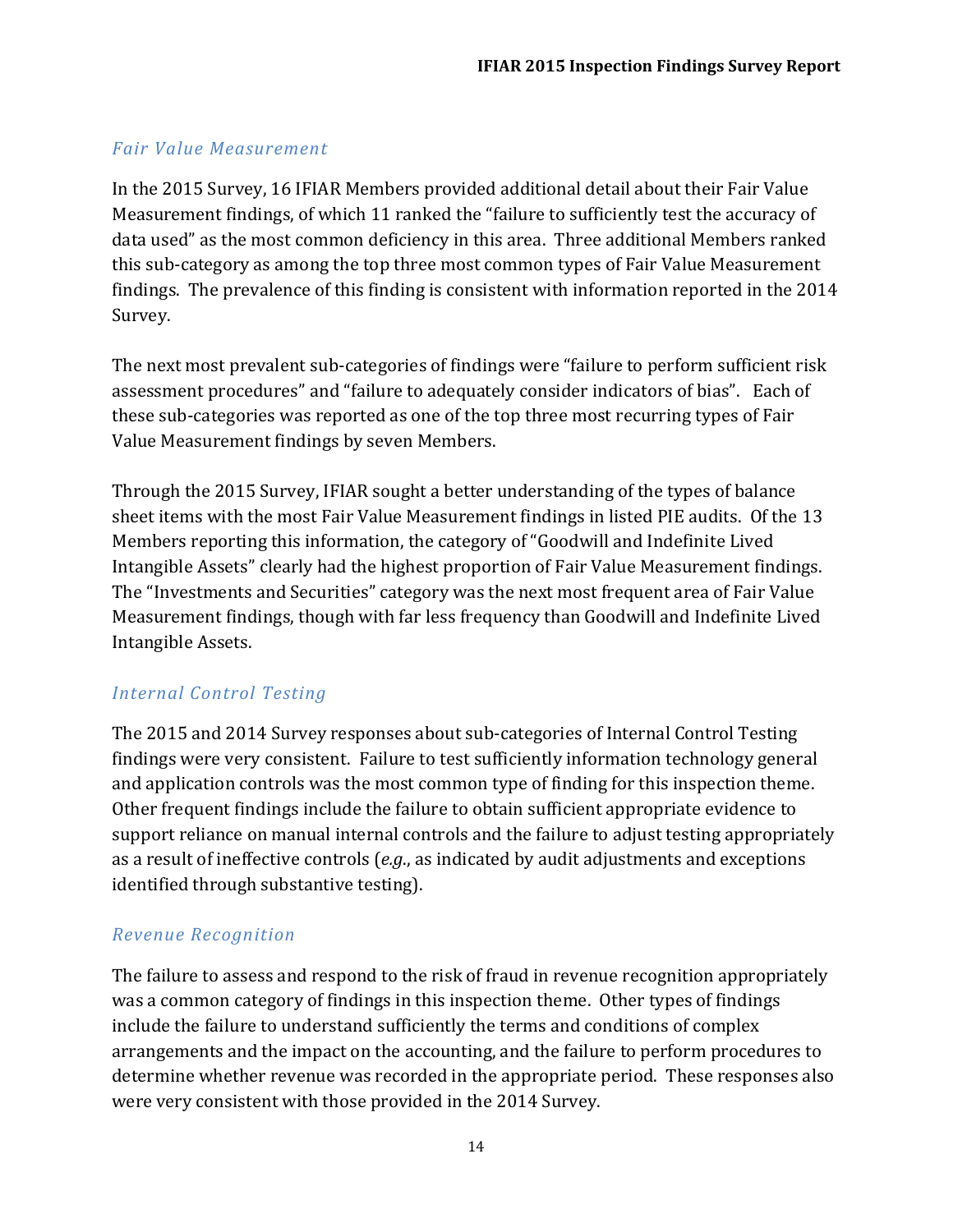### **Inspection Findings from Audits of SIFIs**

 $\overline{a}$ 

Fourteen Members reported findings from inspections of audits of systemically-important financial institutions. These Members inspected the audits of 96 SIFIs by 34 audit firms and found deficiencies in 49, or 51%, of those audits.

Inspections of these SIFIs did not necessarily include inspection of all themes included in the IFIAR Survey. Refer to the beginning of this section II and the *Interpreting the Results* section below for important additional information that should be read in conjunction with the tables below.

Findings from the inspection of a SIFI audit, where the SIFI is a listed PIE, also are reported in the listed PIE results. The Survey information on SIFI audit inspections is therefore largely a subset of the listed PIE results.<sup>13</sup> Members are instructed that SIFIs should include those financial institutions whose distress or failure, because of their size, complexity, and systemic interconnectedness, would cause significant disruption to the wider financial system and economic activity; individual Members determine which financial institutions to report as a SIFI. The SIFI category includes all financial institutions reported by the Financial Stability Board (FSB) to be G-SIFIs.<sup>14</sup>

<sup>13</sup> For any SIFI that is not a listed PIE, the results of that SIFI's audit inspection would be included in the SIFI results, but not in the listed PIE results.

<sup>14</sup> As of the time of the Survey, the FSB's list of G-SIFIs included 30 banks and nine insurers. For more information on these G-SIFIs, se[e FSB November 2014 Update of List of G-SIBs](http://www.fsb.org/2014/11/2014-update-of-list-of-global-systemically-important-banks/) and [FSB November 2014](http://www.fsb.org/2014/11/2014-update-of-list-of-global-systemically-important-insurers-g-siis/)  [Update of List of G-SIIs.](http://www.fsb.org/2014/11/2014-update-of-list-of-global-systemically-important-insurers-g-siis/) Prior to release of this report, the FSB updated its 2014 lists of Global Systemically Important Banks and Global Systemically Important Insurers; in both cases, one institution was removed from the list and another added.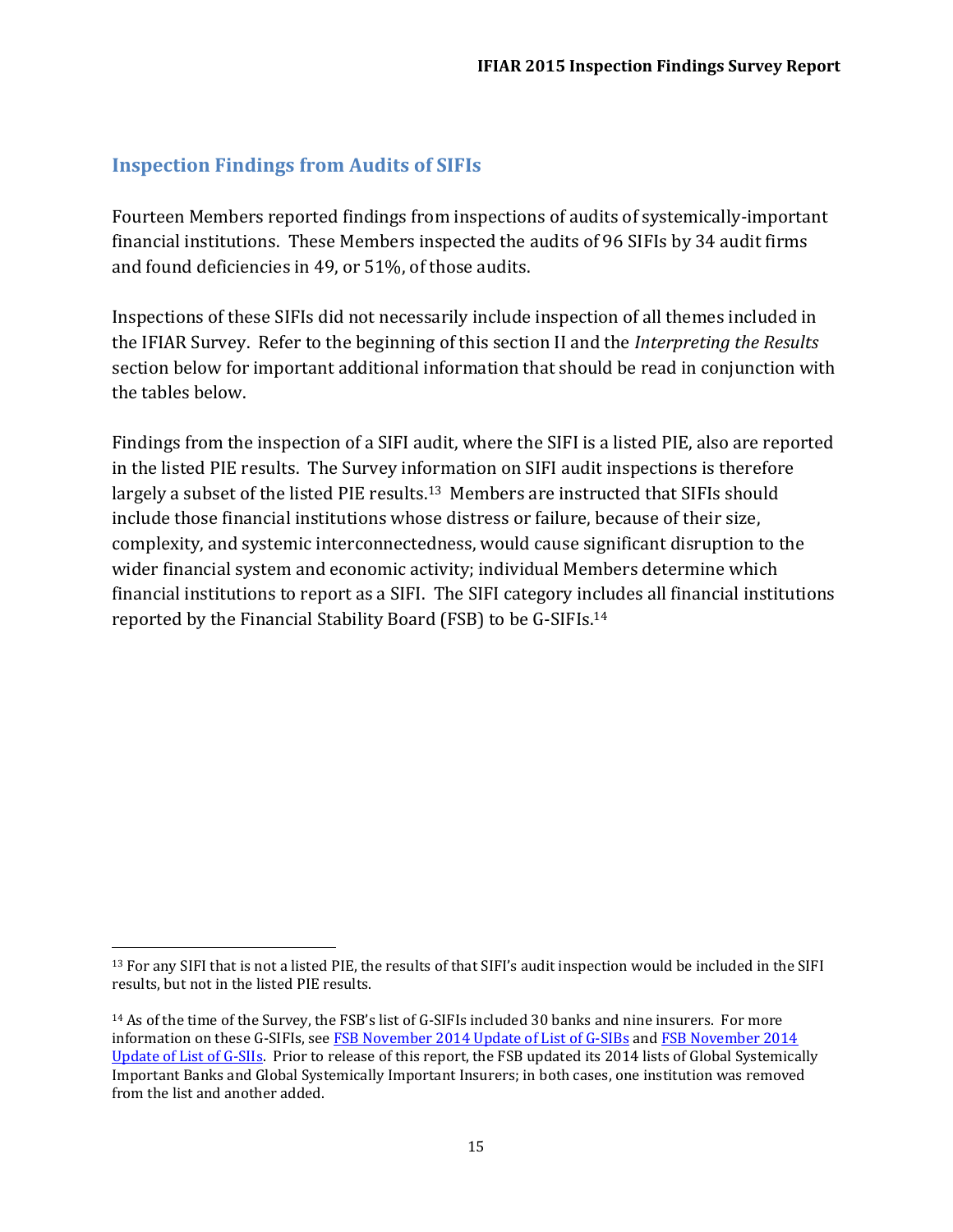| <b>Inspection Theme</b>                       | Number of<br>Findings (a<br>single SIFI may<br>have multiple<br>findings for the<br>same theme) | # of SIFI<br><b>Audits</b><br><b>Inspected</b> | # of SIFI<br><b>Audits with</b><br>at Least One<br><b>Finding</b> | % of SIFI<br><b>Audits</b><br><b>Inspected with</b><br>at Least One<br><b>Finding</b> |
|-----------------------------------------------|-------------------------------------------------------------------------------------------------|------------------------------------------------|-------------------------------------------------------------------|---------------------------------------------------------------------------------------|
| <b>Internal Control Testing</b>               | 37                                                                                              | 85                                             | 34                                                                | 40%                                                                                   |
| Audit of Allowance for Loan Losses and Loan   |                                                                                                 |                                                |                                                                   |                                                                                       |
| Impairments                                   | 31                                                                                              | 53                                             | 27                                                                | 51%                                                                                   |
| Valuation of Investments and Securities       | 22                                                                                              | 70                                             | 19                                                                | 27%                                                                                   |
| <b>Use of Experts and Specialists</b>         | 22                                                                                              | 31                                             | 8                                                                 | 26%                                                                                   |
| <b>Risk Assessment</b>                        | 22                                                                                              | 84                                             | 18                                                                | 21%                                                                                   |
| Insufficient Challenge and Testing of         |                                                                                                 |                                                |                                                                   |                                                                                       |
| Management's Judgments and Assessments        | 20                                                                                              | 43                                             | 18                                                                | 42%                                                                                   |
| <b>Testing of Customer Deposits and Loans</b> | $\overline{7}$                                                                                  | 22                                             | 5                                                                 | 23%                                                                                   |
| Audit Methodology including Programs and      |                                                                                                 |                                                |                                                                   |                                                                                       |
| <b>Tools</b>                                  | 7                                                                                               | 27                                             | 5                                                                 | 19%                                                                                   |
| <b>Group Audits</b>                           | 6                                                                                               | 20                                             | 5                                                                 | 25%                                                                                   |
| <b>Adequacy of Financial Statement</b>        |                                                                                                 |                                                |                                                                   |                                                                                       |
| <b>Presentation and Disclosures</b>           | 6                                                                                               | 33                                             | 6                                                                 | 18%                                                                                   |
| <b>Substantive Analytical Procedures</b>      | $\overline{2}$                                                                                  | 28                                             | $\overline{2}$                                                    | 7%                                                                                    |
| <b>Fraud Procedures</b>                       | $\overline{2}$                                                                                  | 29                                             | $\overline{2}$                                                    | 7%                                                                                    |
| <b>Audit Committee Communication</b>          | $\mathbf{1}$                                                                                    | 40                                             | $\mathbf{1}$                                                      | 3%                                                                                    |
| <b>Audit Report</b>                           | $\Omega$                                                                                        | 32                                             | $\theta$                                                          | 0%                                                                                    |

**Table 4 –** *SIFI Audits: Findings and Percentage of Audits with Findings*

The frequency of findings for SIFI audits increased for all but one inspection theme as compared to the 2014 Survey results (see Appendix A for additional details). *These increases appear primarily to reflect a change in the composition and nature of inspection activities of Members that reported in the 2014 and 2015 Surveys, and should not be interpreted as the result of general deterioration in audit quality for SIFIs.* 

Among IFIAR Members' jurisdictions, the population of SIFIs is significantly smaller than that of listed PIEs. The result is far fewer inspections of SIFIs than listed PIEs reported in the Survey.15 A small number of Members that did not report on SIFI audit inspections in the 2015 Survey reported on the results of a sizable number of SIFI audit inspections in the 2014 Survey. These Members in general reported in the 2014 Survey quite low frequencies of findings from these inspections. The change in inspection focuses and/or reporting to

 $\overline{\phantom{a}}$ <sup>15</sup> For example, per the tables above, the 2015 Survey data included inspections of Internal Control Testing at 85 SIFIs. This is the inspection theme with the *most* SIFI audits inspected. By comparison, the inspection theme with the *least* listed PIE audits inspected included almost twice as many inspections.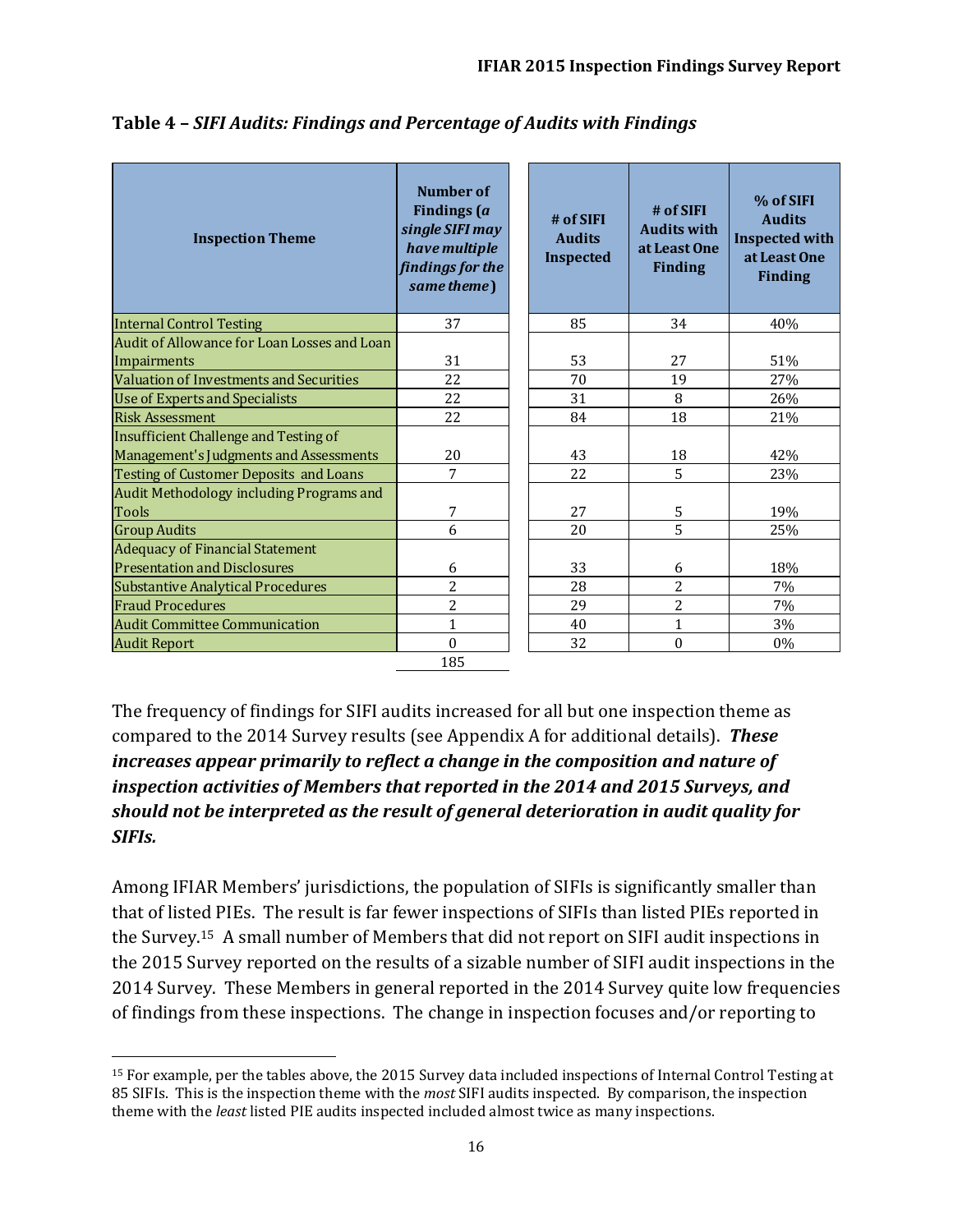IFIAR between these Survey years appears to be the main factor in the changes in finding frequencies.

For those Members reporting SIFI audit inspection results in both 2014 and 2015, the variations in frequency of findings was notably less pronounced than indicated by a comparison on the two Survey years' data. Despite that, as described above and in the *Interpreting the Results* section of this report, the population of SIFI audits inspected and inspectors' areas of focus vary between years, the level of findings in complex and important areas of a SIFI audit remain of concern.

## **Findings from Inspections of Quality Control Systems**

Findings from audits of listed PIEs and SIFIs, as reported above, relate to inspections of the financial statement audit of a reporting entity. Findings reported in this section do not relate to specific audit engagements, but instead address the systems in place at the audit firm to provide for overall quality control.<sup>16</sup> Inspections of firm-wide quality control address topics such as monitoring for independence, procedures to assess risk before accepting or continuing an audit engagement, and the overall "tone at the top" of the organization.

Thirty-three Members reported the results of their inspections of firm-wide quality control systems in 2015 at 101 audit firms. Inspections of these audit firms did not necessarily address each quality control theme included in the IFIAR Survey. Refer to the beginning of this section II and the *Interpreting the Results* section below for important additional information that should be read in conjunction with the tables below.

 $\overline{a}$ <sup>16</sup> The categories of findings in the IFIAR Surveys align with the elements of the International Auditing and Assurance Standards Board's (IAASB) International Standard on Quality Control (ISQC) 1, *Quality Control for Firms that Perform Audits and Reviews of Financial Statements, and Other Assurance and Related Services Engagements*.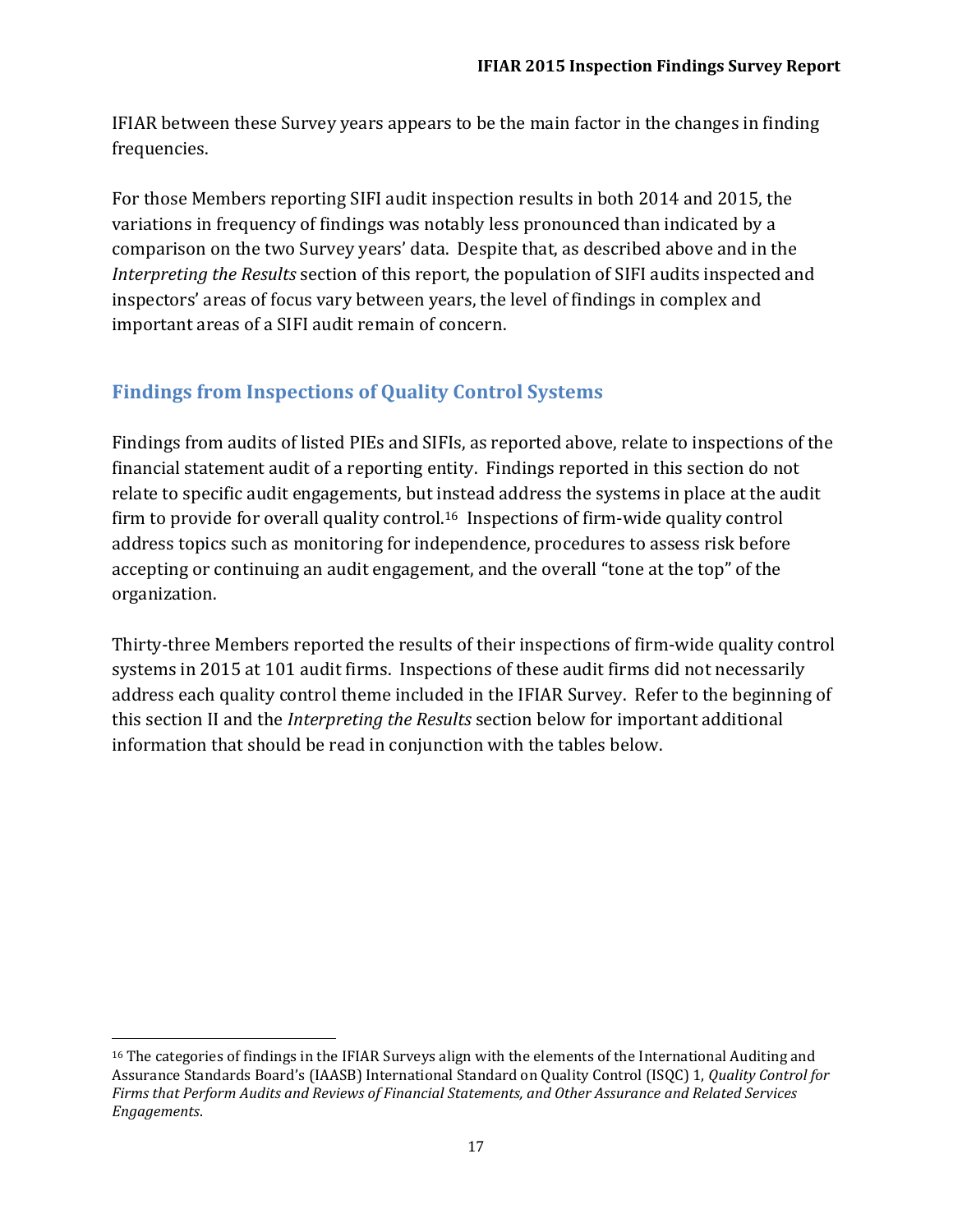|                                                            | <b>Total Number of</b><br><b>Findings</b> | <b>Audit Firms with at Least</b><br><b>One Quality Control Finding</b> |               |  |
|------------------------------------------------------------|-------------------------------------------|------------------------------------------------------------------------|---------------|--|
| <b>Inspection Theme</b>                                    |                                           | #                                                                      | $\frac{0}{0}$ |  |
| <b>Engagement Performance</b>                              | 222                                       | 53                                                                     | 59%           |  |
| Independence and Ethical Requirements                      | 73                                        | 34                                                                     | 40%           |  |
| <b>Human Resources</b>                                     | 77                                        | 31                                                                     | 36%           |  |
| Monitoring                                                 | 63                                        | 27                                                                     | 33%           |  |
| Client Risk Assessment, Acceptance, and<br>Continuance     | 52                                        | 27                                                                     | <b>30%</b>    |  |
| Leadership Responsibilities for Quality within the<br>Firm | 21                                        | 11                                                                     | 12%           |  |
|                                                            | 508                                       |                                                                        |               |  |

**Table 5 –** *Quality Control: Findings and Percentage of Inspected Firms with Findings*

**Table 6 –** *Quality Control: Percentage of Firms with Findings, 2015 and 2014*

|                                                         | 2015                                                                      |      | 2014 |                                                                                  |  |
|---------------------------------------------------------|---------------------------------------------------------------------------|------|------|----------------------------------------------------------------------------------|--|
|                                                         | Audit Firms with at<br><b>Least One Quality</b><br><b>Control Finding</b> |      |      | <b>Audit Firms with at</b><br><b>Least One Quality</b><br><b>Control Finding</b> |  |
| <b>Inspection Theme</b>                                 | #                                                                         | $\%$ | #    | $\%$                                                                             |  |
| <b>Engagement Performance</b>                           | 53                                                                        | 59%  | 71   | 60%                                                                              |  |
| <b>Independence and Ethical Requirements</b>            | 34                                                                        | 40%  | 55   | 48%                                                                              |  |
| <b>Human Resources</b>                                  | 31                                                                        | 36%  | 52   | 45%                                                                              |  |
| Monitoring                                              | 27                                                                        | 33%  | 40   | 34%                                                                              |  |
| Client Risk Assessment, Acceptance, and Continuance     | 27                                                                        | 30%  | 36   | 33%                                                                              |  |
| Leadership Responsibilities for Quality within the Firm | 11                                                                        | 12%  | 23   | 19%                                                                              |  |

The total number of findings reported in the 2015 Survey continued to decrease, consistent with the results of the 2014 Survey. The percentage of audit firms inspected and with findings (or, the frequency of findings) decreased notably in the areas of Human Resources, Independence and Ethical Requirements, and Leadership Responsibilities for Quality within the Firm.

Certain Members provided further information on the nature of quality control findings that occur most frequently for two of the areas above with the largest number of findings. Common areas of audit deficiencies for these two inspection themes are summarized below. The results from the 2015 and 2014 Surveys are quite similar.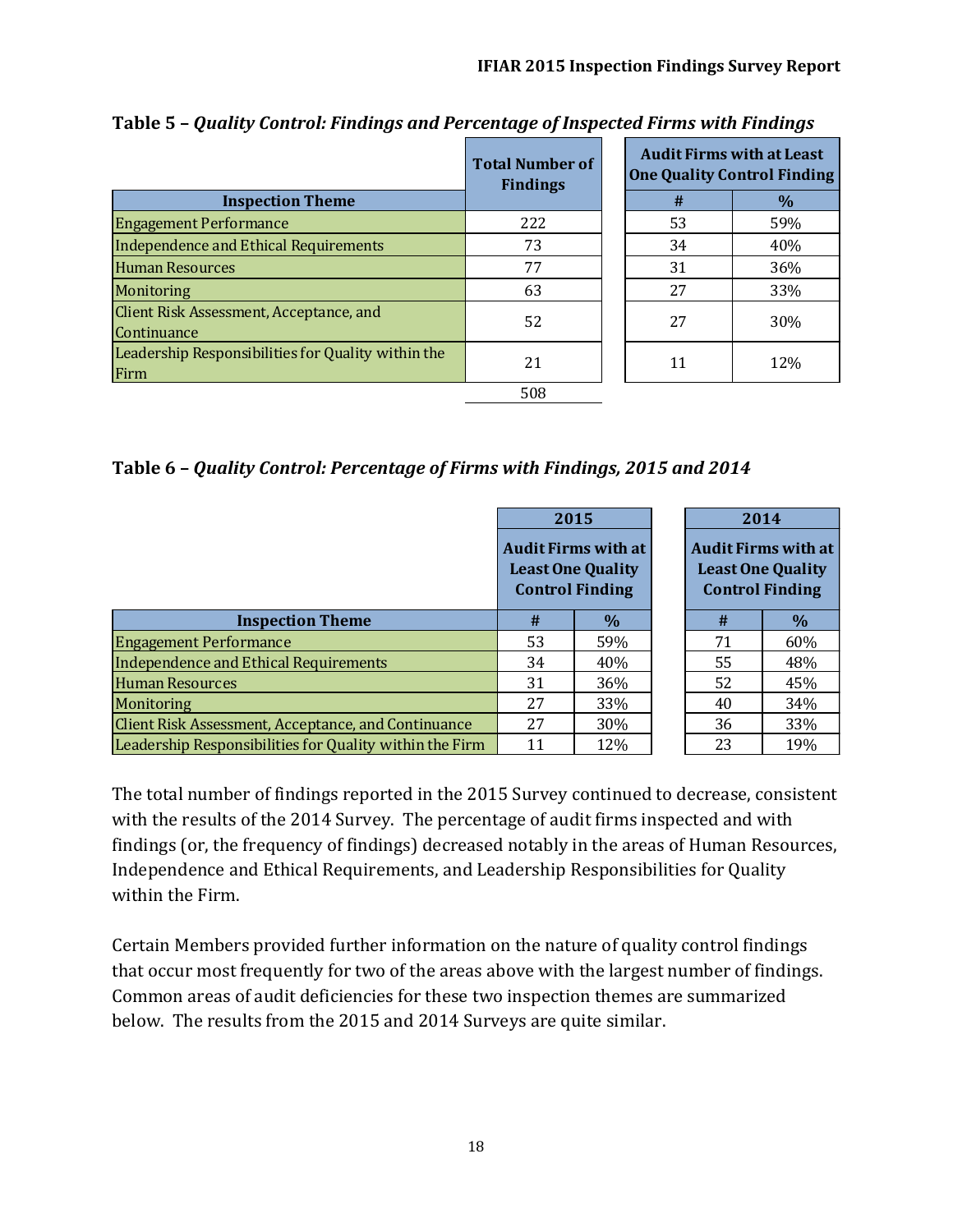### *Engagement Performance*

The two sub-categories ranked highest in frequency by Members reporting on this aspect of the Survey were 1) the failure to establish policies and procedures for engagement quality control reviews (EQCR) that provide an objective evaluation of the significant judgments made by the engagement team and conclusions reached and 2) the firm's audit methodology and guidance often are the subject of inspection findings.

#### *Human Resources*

Members reported that they frequently have findings related to how the audit firm evaluates audit quality as part of partner performance evaluations and partner admissions. Another recurring type of finding relates to non-compliance with the firm's training and learning plan.

## **Interpreting the Results**

The purpose of IFIAR's Survey is not to measure empirically the changes in audit quality. Members were asked in the 2015 Survey to indicate how they measure changes in audit quality. Certain Members indicated that they measure changes from a national perspective by the *number* of inspection findings; nearly as many indicated that the relevant measure is the *nature* of findings.

The number of findings should not be the sole means to evaluate the information reported in IFIAR's Survey. Audit deficiencies identified and reported through the course of an inspection are not intended to serve as "balanced score cards" or overall rating tools. While an individual regulator may have the ability to assess the nature and severity of its findings, the Survey does not provide this level of information.

Many IFIAR Members employ a risk-based inspection approach, meaning that inspectors are paying particular attention to those aspects of the audit deemed most likely to involve financial reporting and/or audit risk. This results in inspections of those audit areas that are inherently more complex to audit. The risk-based approach may contribute to the frequency of findings. Under such an approach, not all audit engagements and areas of inspection focus are selected randomly; therefore, selections of audits are not necessarily representative samples of the firm's audits. It is not necessarily the case that the auditor would do a better job in a lower risk audit engagement. Still, it is important to recognize the possibility that the risk-based inspection programs employed by most IFIAR Members may influence the frequency of inspection findings reflected in this report. While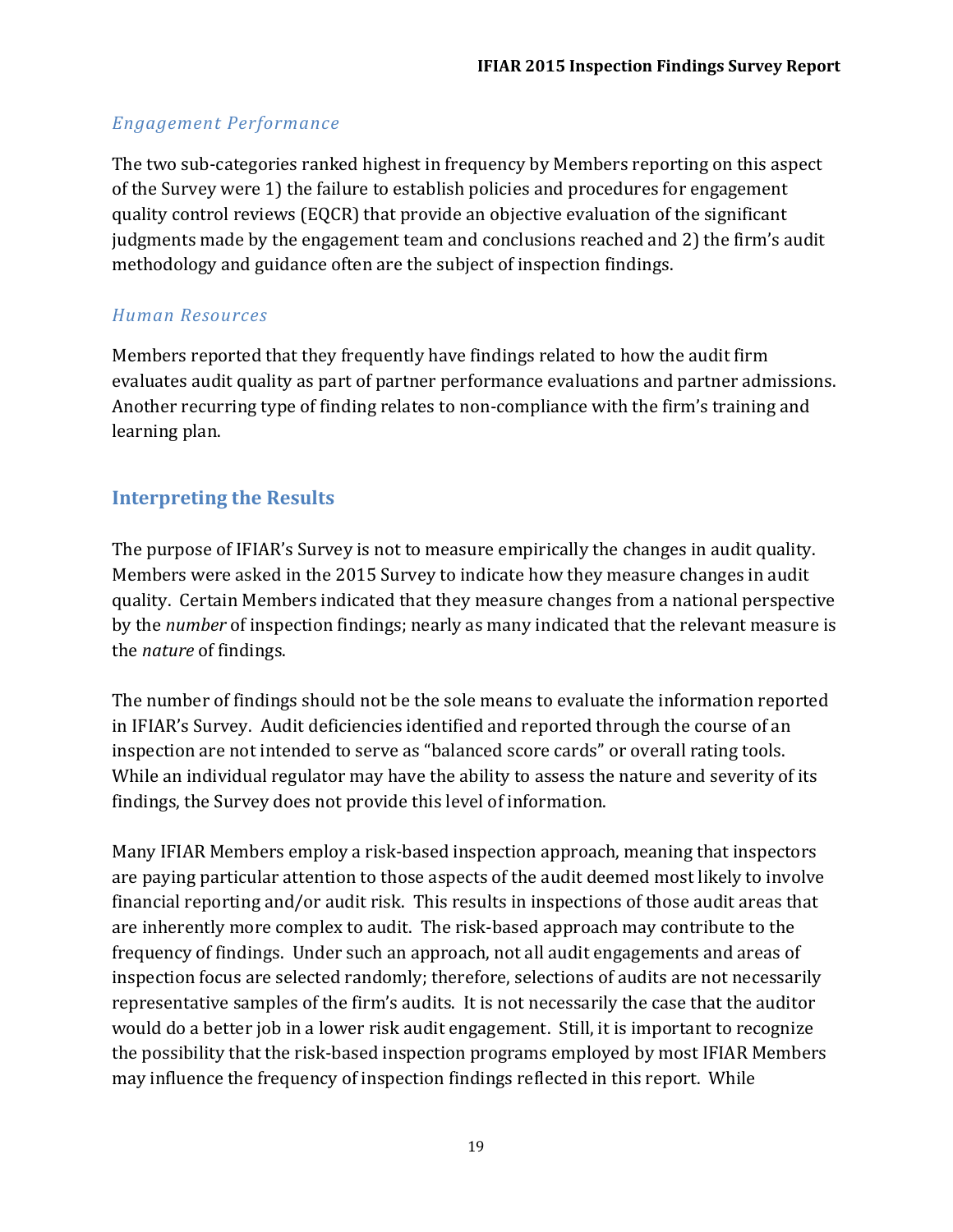complexity presents challenges to fulfillment of audit standards, it also calls for high levels of scrutiny and professional responsibility in the course of completing the audit.

IFIAR also cautions against empirical review of the data because the composition of audit firms inspected, topics of focus in certain Members' inspection programs, and Members reporting may vary between Survey reports. The Members reporting were largely consistent between the 2015, 2014, and 2013 Surveys. However, some Members may focus on different themes between inspection cycles, such that some inspection themes may receive varying levels of inspection attention between Survey years. (See, for example, the discussion above of the impact this had on the 2015 and 2014 Survey information regarding SIFI findings.)

IFIAR Members must make judgments when submitting data for the Survey in cases where a finding relates to multiple inspection themes. The judgments made by individual IFIAR Members may differ when selecting the one theme under which to report the finding. Finally, while individual and aggregate responses are reviewed for reasonableness, IFIAR does not validate the information received, nor does it represent that the data is complete.

Despite these limitations, the recurrence and level of findings in inspection themes demonstrated by the Survey provide a useful point of reference for discussions about areas for improvement in audit performance. Further, the collection of information, beginning with the 2014 Survey, to enable reporting on the percentage of inspected audits that included a finding will enhance IFIAR's ability to analyze trends that continue to challenge audit quality.

## **III. Related IFIAR Initiatives**

All aspects of IFIAR's work aim to improve audit quality through collaboration among those who are charged nationally with auditor oversight. Certain IFIAR activities draw explicitly from the annual Survey of findings to inform their efforts. This is specifically true with respect to IFIAR's dialogues with the six largest international audit firm networks, content development for annual inspection workshops, and consideration of the agendas and projects of international audit-related standard setters.

## **Dialogue with Network Audit Firms**

The nine IFIAR Members who participate in IFIAR's GAQ Working Group meet with representatives of the six largest international audit firm networks that are members of the GPPC individually and collectively on a regular basis; in recent years, these meetings have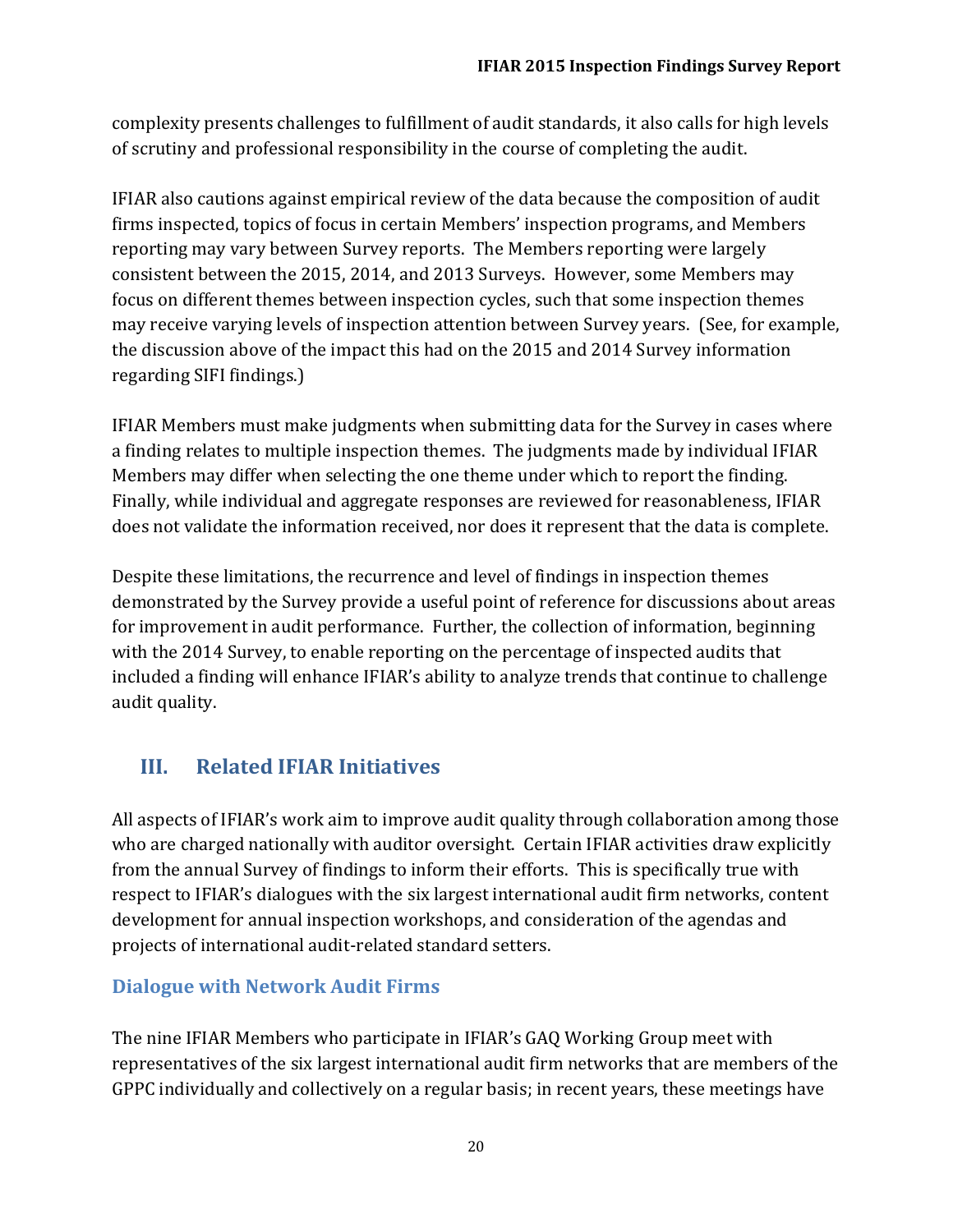been held two to three times annually.<sup>17</sup> The GAQ Working Group's efforts are intended to complement regulatory actions at the national level and further increase the attention the firms should be placing, and in many cases already are placing, on improving audit quality. One of the primary objectives of the GAQ Working Group's meetings with the GPPC networks is to obtain an understanding of the results arising from the networks' internal quality monitoring programs and actions taken to identify and address the underlying root causes of the quality issues identified.

The IFIAR Survey of its Members' inspection findings contributes to the efforts of the GAQ Working Group by providing a basis for assessing the reliability of results arising from the networks' internal quality monitoring programs, and the effectiveness of actions taken by the networks to identify and address the underlying causes of audit quality issues over time. See further discussion in the *Root Cause Analysis* section below for additional information on the GAQ Working Group's initiatives in this regard.

#### *Initiative toward Reduction in Inspection Findings of at Least 25%*

IFIAR and the GPPC networks are both committed to the fundamental importance of audit quality to the capital markets and to investor confidence. Since it began collecting and publishing data on its Members' inspection findings in 2012, IFIAR has voiced its concerns about the high level of findings across the inspected firms that are part of the GPPC networks, and the lack of significant observable improvement reflected in the successive Survey results. In 2015, building on prior activities of the respective parties involved, IFIAR and the GPPC networks agreed to work collaboratively on an initiative intended to improve audit quality. While recognizing that frequency of inspection findings should not be the sole means to evaluate changes in audit quality, IFIAR's GAQ Working Group and the GPPC networks have agreed that the percentage of inspected audit engagements with one or more inspection findings should decrease. To provide a means to measure progress, they have agreed to target a reduction of at least 25% within four years in the frequency of findings in listed PIE audit engagements.18 The measure will be based on data reported for the Survey by the nine GAQ Working Group members on an aggregate basis across the firms that are part of the GPPC networks. The results reported in this 2015 IFIAR Survey will serve as the baseline for the measurement. While the GAQ Working Group's discussions with the GPPC networks focus primarily on inspection results for the nine IFIAR Members on the GAQ Working Group, IFIAR expects to see global improvements in

 $\overline{a}$ 

<sup>17</sup> *See* footnote 5 for a list of the GAQ Working Group members.

<sup>18</sup> As mentioned in the *Overview* section, Survey results are a lagging indicator. Findings reported in the Survey may relate to audits that occurred two or more years earlier. The firms' actions already under way or taken now to improve audit quality will take some time to be reflected in IFIAR's published Survey results.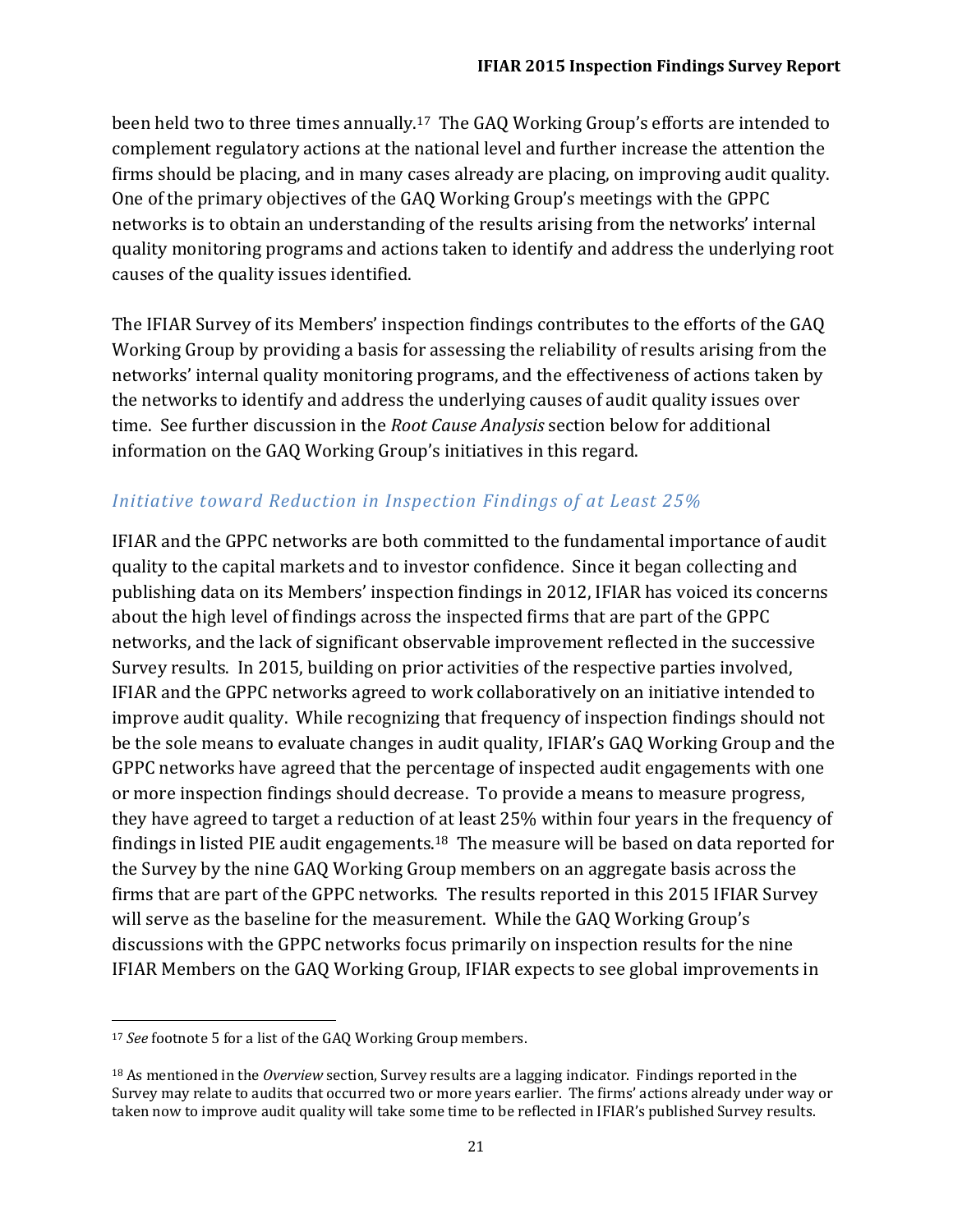audit quality and will continue to disclose findings reported by all IFIAR Members in its Survey reports.

The GAQ Working Group collectively has engaged global leadership of the GPPC networks in direct communication on global initiatives to improve audit quality across the networks. IFIAR's GAQ Working Group plans to continue to work with the six GPPC networks to promote a common understanding between the networks and the regulators of the root causes leading to inspection findings, and the measures being taken, or that need to be taken, to address the root causes. The GAQ Working Group and the GPPC networks identified four focus areas: fair value measurement (including management estimates), group audit, internal control testing, and revenue recognition. As these are the areas with the most recurring findings, the GAQ Working Group hopes that an understanding of the root causes and implementation of action plans in these focus areas by the firms that are part of the GPPC networks will contribute to efforts to improve audit quality and, consequently, reduce findings.

## *Root Cause Analysis*

IFIAR's dialogue among Members and with the GPPC networks has expanded awareness of the need for deeper understanding of the causal factors that lead to ongoing audit quality challenges. Many IFIAR Members, dissatisfied with the nature, extent, and persistence of audit deficiencies, evaluate the assessments by audit firms' in their jurisdiction of the root causes behind audit shortcomings, and follow up with consideration of whether responsive action is taken.

Gains in audit quality require improved consistency in how an audit firm performs across teams, offices, industries, and countries. Consistent performance benefits from understanding not only what can go wrong in an audit, but also the attributes of a highquality audit engagement or systems for quality control across the audit firm.

Audit firms should continue to pursue initiatives to improve audit quality and the consistency of audit execution across their firms. This often begins with a thorough evaluation and understanding of the root causes undermining consistent audit quality.

The GAQ Working Group's discussions with the firms on root cause analysis and action plans has increased steadily over recent years. The GAQ Working Group intends to continue its exploration of these topics, including the rigor of root cause analysis, effectiveness of action plans, and the impact on the frequency of inspection findings.

In the 2015 Survey, IFIAR sought to gain more information about root cause analysis practices observed in firms in Members' jurisdictions. Twenty-four Members participated in this aspect of the Survey. Their observations are summarized as follows: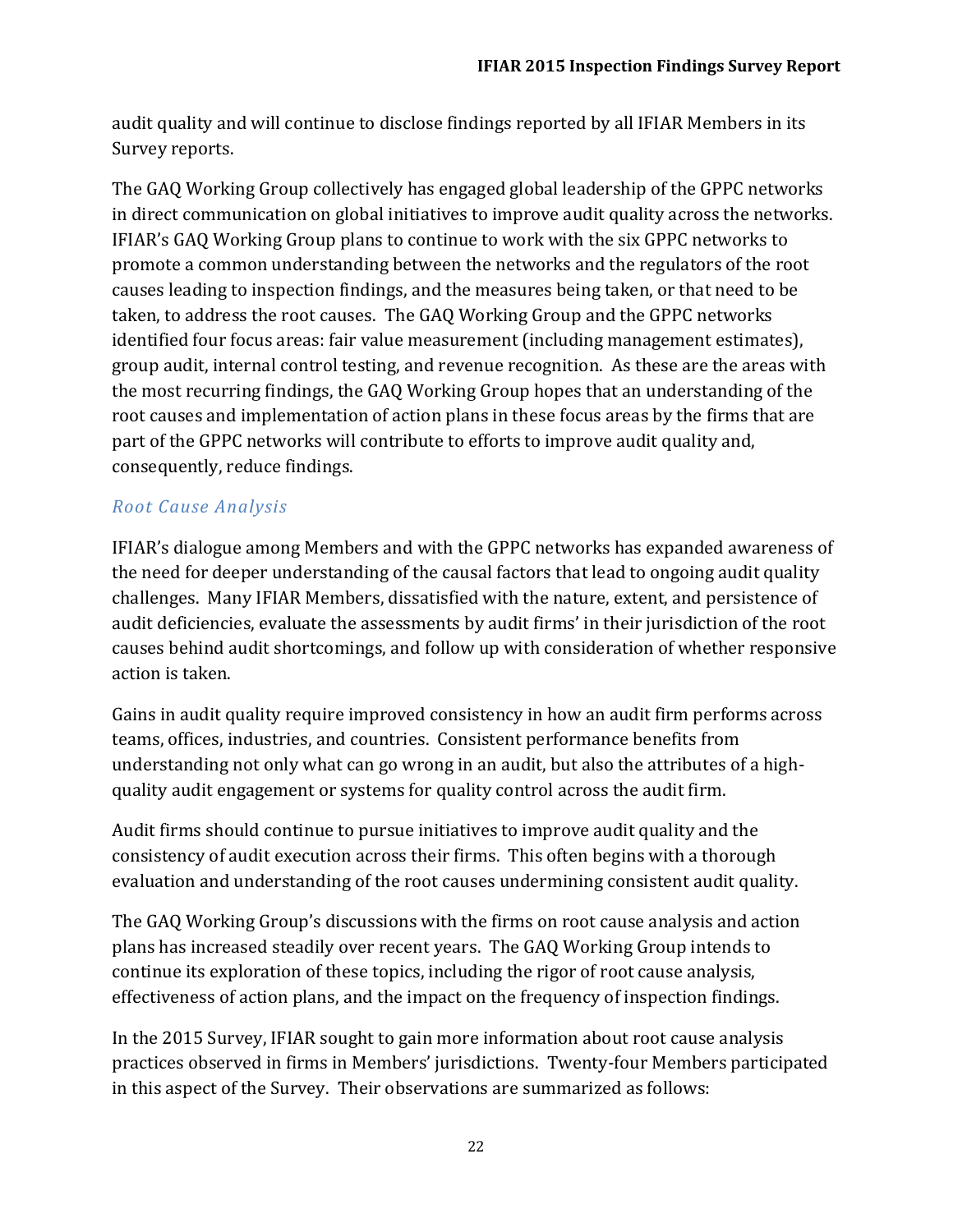- $\circ$  In approximately half of these Members' jurisdictions, audit firms typically perform root cause analysis.
- $\circ$  Six Members indicated that root cause analysis is mandated by a regulator or other body external to the audit firm.
- o More frequently, root cause analysis is encouraged, but not mandated, by the regulator or other body external to the audit firm.
- o In some cases, Members are seeing root cause analysis either mandated or encouraged by the global networks.

Members reporting on this part of the Survey indicated that root cause analysis typically addresses deficiencies observed from either internal quality monitoring review or external inspections by an audit regulator. In most, but not all, cases, the process involves development of an action or remediation plan responsive to the identified root cause(s) behind the deficiency.

Eighteen Members responded to questions about whether the firms' procedures adequately address the root causes underlying audit deficiencies. These Members indicate a good deal of variability across the firms in this regard:

- o Several Members indicate that local firms do not formally document the root cause analysis performed.
- o Several do not take action to address retrospectively the audit deficiencies identified, while many others do for all significant findings.
- $\circ$  Almost all develop action or remediation plans to address issues prospectively.

Members observed variability in whether firms monitor the actions taken to determine their effectiveness, which is an essential component to ensuring that the appropriate root cause was identified and that the response was appropriate. Several Members indicated that this monitoring aspect does not occur.

Several Members reported in the 2015 Survey that they perform their own root cause analyses. While root causes generally should be considered in more specific contexts, certain recurring root causes identified by IFIAR Members include: insufficient understanding and review of work done by specialists and other auditors; lack of timely involvement and insufficient supervision and direction of the engagement leader; excessive workload and deadline pressures; and pressures from fees and resources, including high staff attrition rates.

A number of root causes were identified related to the lack of professional attitude and insufficient exercise of professional skepticism. Observations reported by these Members included: lack of accountability; insufficient challenge of key assumptions and inputs (related to provisions); inadequate corroboration of management's explanations; and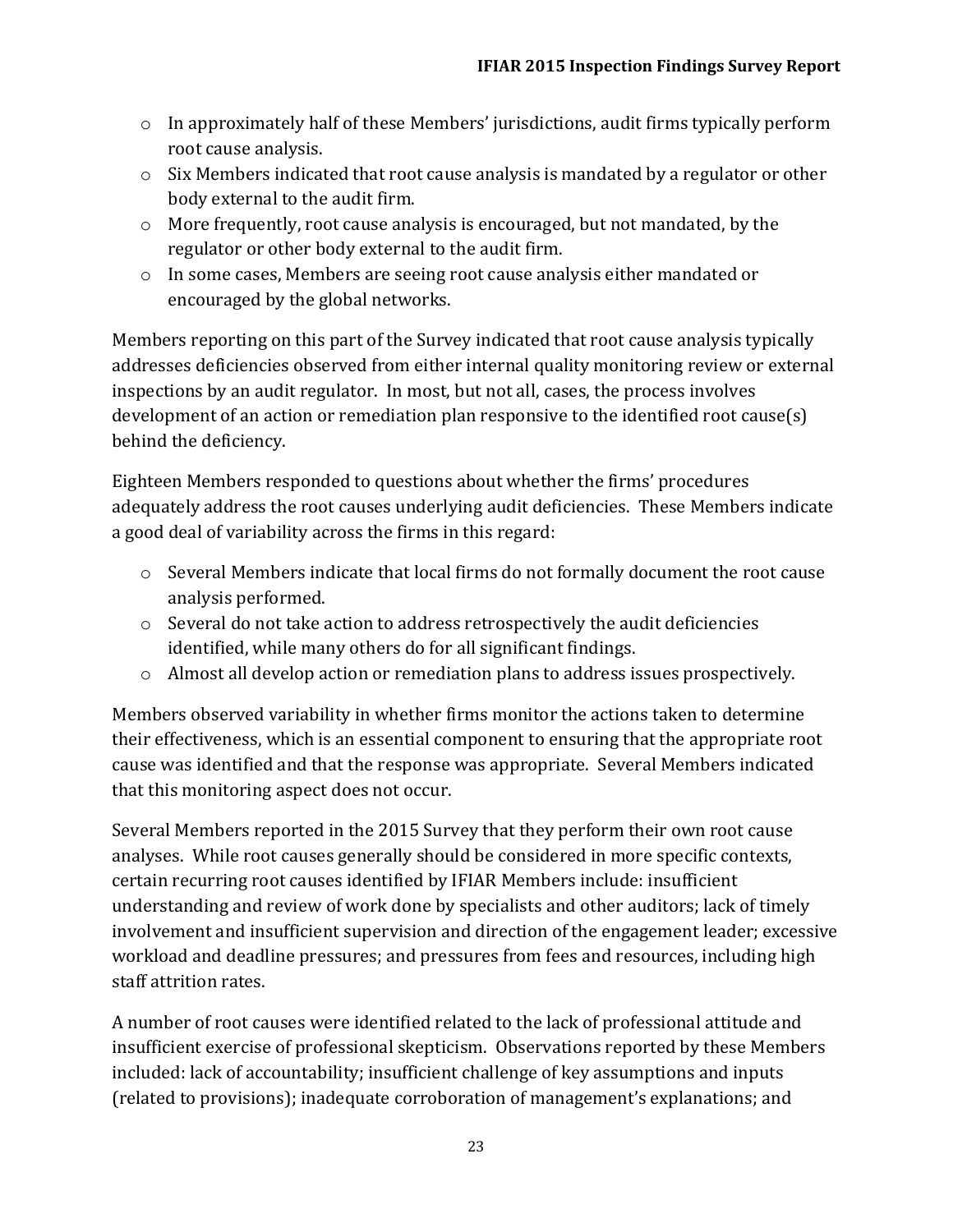insufficient verification of supporting calculations. IFIAR believes that enhancing professional skepticism of practitioners contributes significantly to quality financial statement audits and should be a high priority for audit firms, given the recurrence of audit deficiencies.

In its report on the 2014 Survey, IFIAR included a section that suggested measures audit firms should consider to improve audit quality. IFIAR continues to support those suggestions, and accordingly has included the related text from the 2014 report as Appendix C.

## **Annual Inspection Workshops**

The Survey results are a valuable source of information for the preparation of the agenda of IFIAR's annual inspection workshops. Beginning in 2007, these workshops are organized by the Inspection Workshop Working Group for the inspection staff of IFIAR Member organizations. In addition to a general update and presentation of the results from the inspection findings Survey at the workshop, participants discuss specific aspects and topics related to the performance and results of inspections in break out groups and elective sessions. Recurring, common findings and themes identified by the Survey provide a starting point for these discussions and allow for a joint reflection on potential root causes and measures for improvements to be taken by regulators and/or audit firms. In this way, the workshop helps to create awareness among participants on common issues that may be considered in the IFIAR Members' annual work programs and inspection approaches. Participants at the workshops provide meaningful feedback on the Survey's design as well as specific topics and relevant questions, contributing to further development of future Surveys. Overall, this drives further consistency in how IFIAR Members approach completion of future Survey submissions (*e.g.,* the threshold for a reportable "finding").

### **Consideration of Standard Setting**

IFIAR is committed to improving audit quality globally through the promotion of high quality for auditing and professional standards. Through providing insights from audit inspection activities of IFIAR Members to standard setters, IFIAR aims at driving changes in the relevant standards, which have the potential to improve audit quality.

The circumstances that give rise to inspections findings require careful analysis: the cause underlying an inspection finding may suggest considerations related to auditing standards. To address this possibility, IFIAR considers whether knowledge from inspection findings have implications relevant to the international auditing standards. In doing so, IFIAR in particular pays attention to whether those standards are providing sufficient clarity regarding the requirements that the auditor shall comply with and whether standards are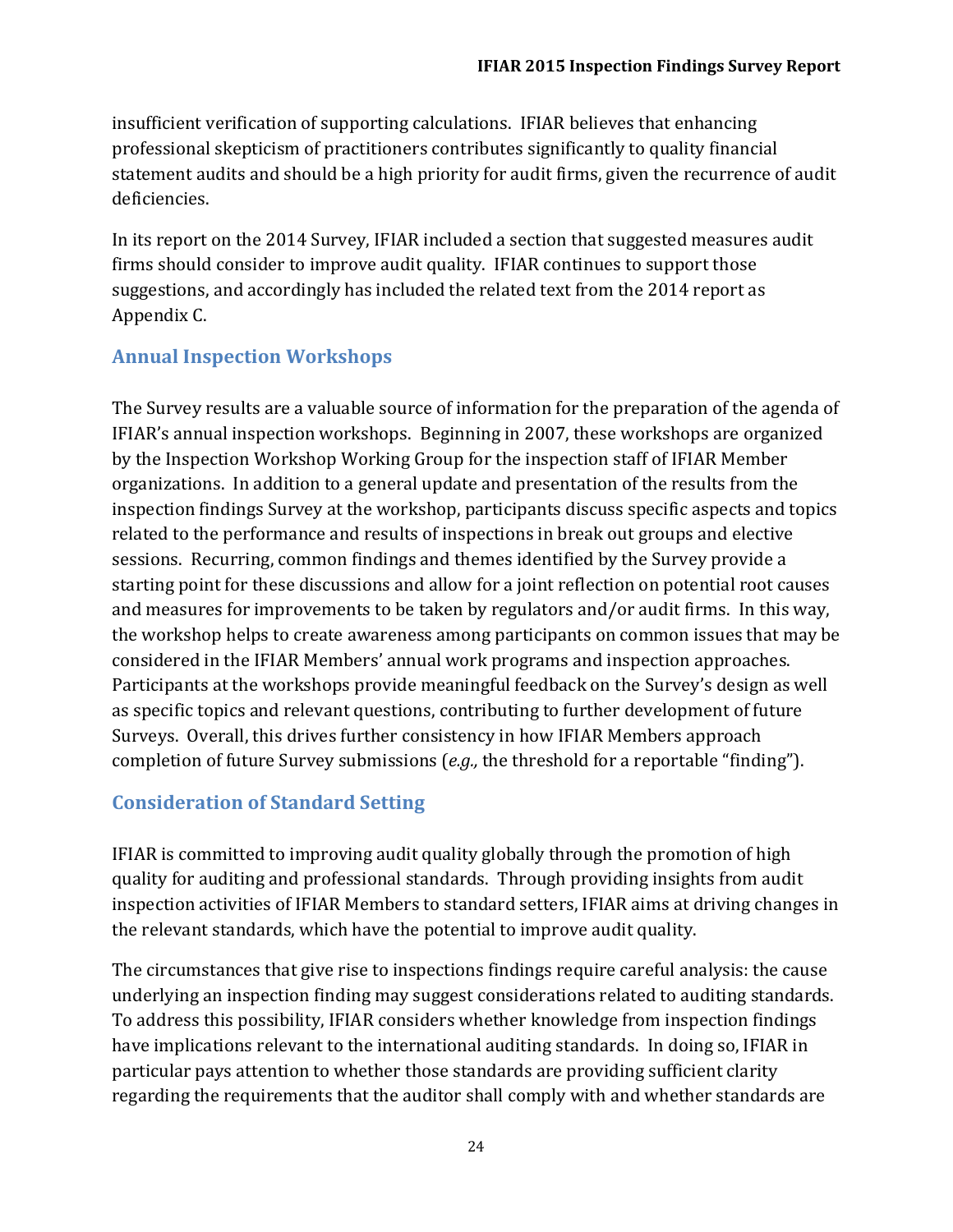driving the auditor to consistent application and the exercise of sufficient professional skepticism.

Based on the results of IFIAR's Surveys, a preliminary review was performed to identify those international standards that address the topics and audit procedures related to the areas with the greatest level and frequency of observed inspection findings. Those standards are listed in Appendix B.

Some of those standards are included in the current 2015-2016 IAASB work plan. IFIAR, through the Standards Coordination Working Group (SCWG), has an ongoing dialogue with the IAASB in that regard: recent experiences and concerns stemming from inspections related to the *quality control, group audits* and *professional skepticism* projects have been discussed during several meetings. IFIAR encourages the IAASB to continue to make progress on these projects on a timely basis and plans to contribute to the IAASB written consultation on those topics.<sup>19</sup>

IFIAR will also monitor the initiatives by the IAASB to improve audit quality through planned projects regarding the audit of *accounting estimates* (ISA 540) and *risk assessment*  and *internal control testing* (ISA 315/ISA 330), and to take into consideration the evolution regarding the use, by audited entities and audit firms, of high volumes of data, and of tools dedicated to analyzing this data (*data analytics*).

For the topics that are not currently on the IAASB's work plan and which relate to areas with high numbers of inspection findings in the survey such as *materiality* (ISA 320), *use of experts* (ISA 620), *responses to assessed risks* (ISA 330), and *analytical procedures* (ISA 520), IFIAR encourages the IAASB to consider whether those topics should be included in the upcoming 2017-2018 IAASB work plan. Regarding this upcoming work plan, IFIAR continues to believe that the IAASB should have flexibility in its work program to deal with emerging issues on a timely basis, since it is important that the IAASB remains proactive and responsive to the changing business and audit environment.

\*\*\*\*\*\*\*\*\*\*\*\*\*\*

 $\overline{\phantom{a}}$ 

<sup>19</sup> IAASB's *Invitation to Comment: Enhancing Audit Quality in the Public Interest–A Focus on Quality Control, Group Audits and Professional Skepticism* was released on December 17, 2015.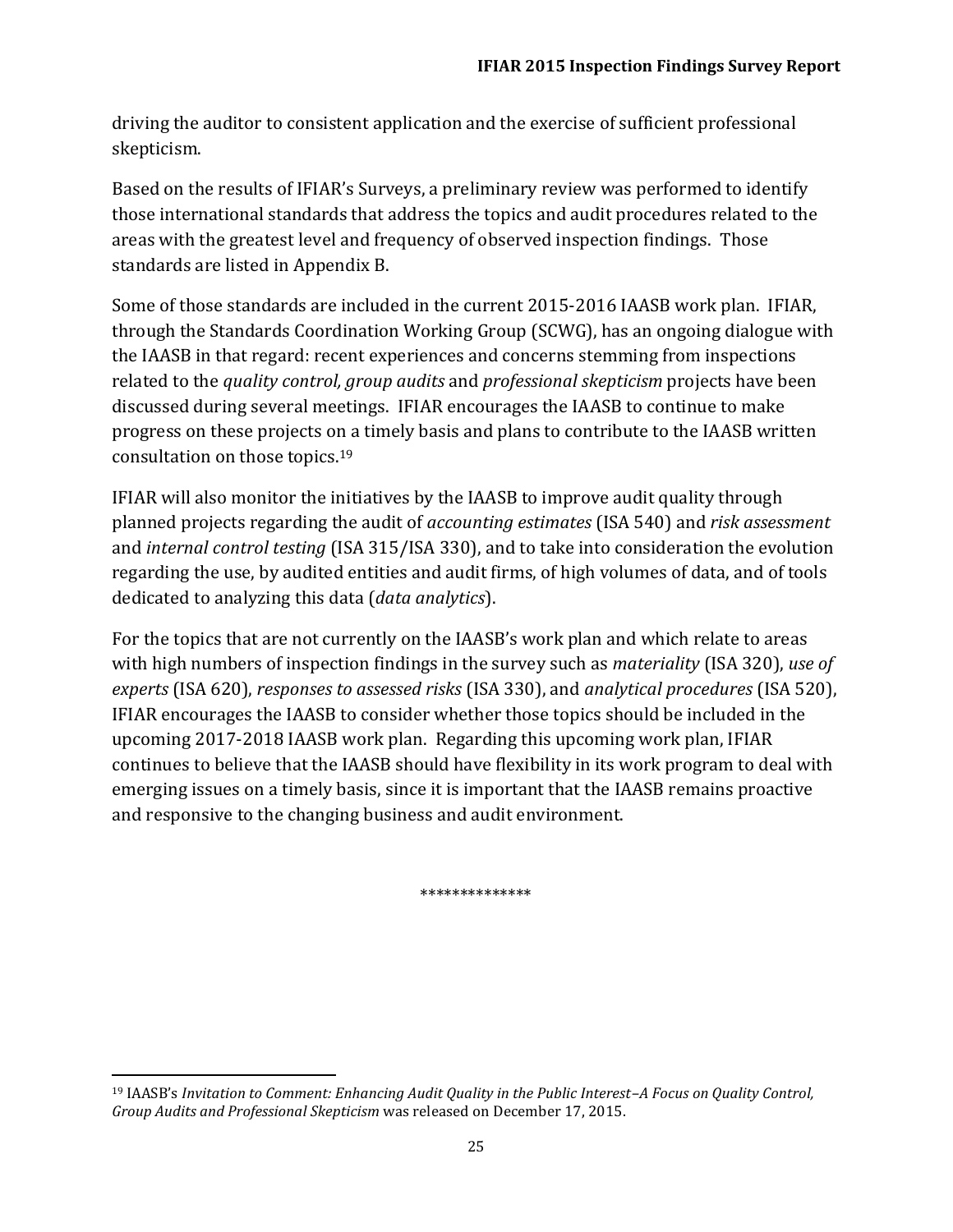*The tables below provide additional information on the current and past Survey results. See [here](https://ifiar.org/IFIAR-Global-Survey-of-Inspection-Findings.aspx) for past Survey reports published by IFIAR.* 

*The composition of audit firms inspected, topics of focus in certain Members' inspection programs, and Members reporting may vary between Survey reports. While the Members reporting were largely consistent between the 2015, 2014, and 2013 Surveys, some Members' inspection approaches involve focusing on differing topics among inspection cycles, such that some inspection themes may receive varying levels of attention by those regulators over the Survey years. Please refer to the* Interpreting the Results *section of the 2015 Survey report for important information about the limitations on comparing results across Survey years.* 

*Despite these limitations, as part of its ongoing work, IFIAR intends to evaluate the data reported through the Surveys over time to identify any trends and to consider areas of significant and/or recurring audit deficiencies. Such identification assists IFIAR in developing its work programs, including its dialogue with the large network audit firms, evaluation of needs in audit or ethical standards, and information sharing through IFIAR's annual inspection workshop.* 

*The approach taken for the 2015 Survey largely followed that used in the three prior Surveys. IFIAR Members reported their findings by "inspection theme". A new theme, "Audit Report", was introduced for the 2015 Survey. The themes remained consistent between the 2014 and 2013 Surveys; the 2012 Survey included three fewer themes for listed PIE audits and five fewer themes for SIFI audits. Accordingly, the tables in this Appendix indicate "Not collected" for Survey years when information for a theme was not collected.*

## **1. Listed PIE Audit Inspection Findings**

The table below summarizes key information about participation by IFIAR Members in the four Surveys, the numbers of firms and listed PIE audits inspected, and the frequency of at least one finding from inspected listed PIE audits.

IFIAR began collecting and reporting information in 2014 on the number of audits inspected with at least one findings. The table below indicates with dashes those years for which the related information is not available. As disclosed elsewhere in this report, inspection themes were added for the 2013 and 2015 Surveys.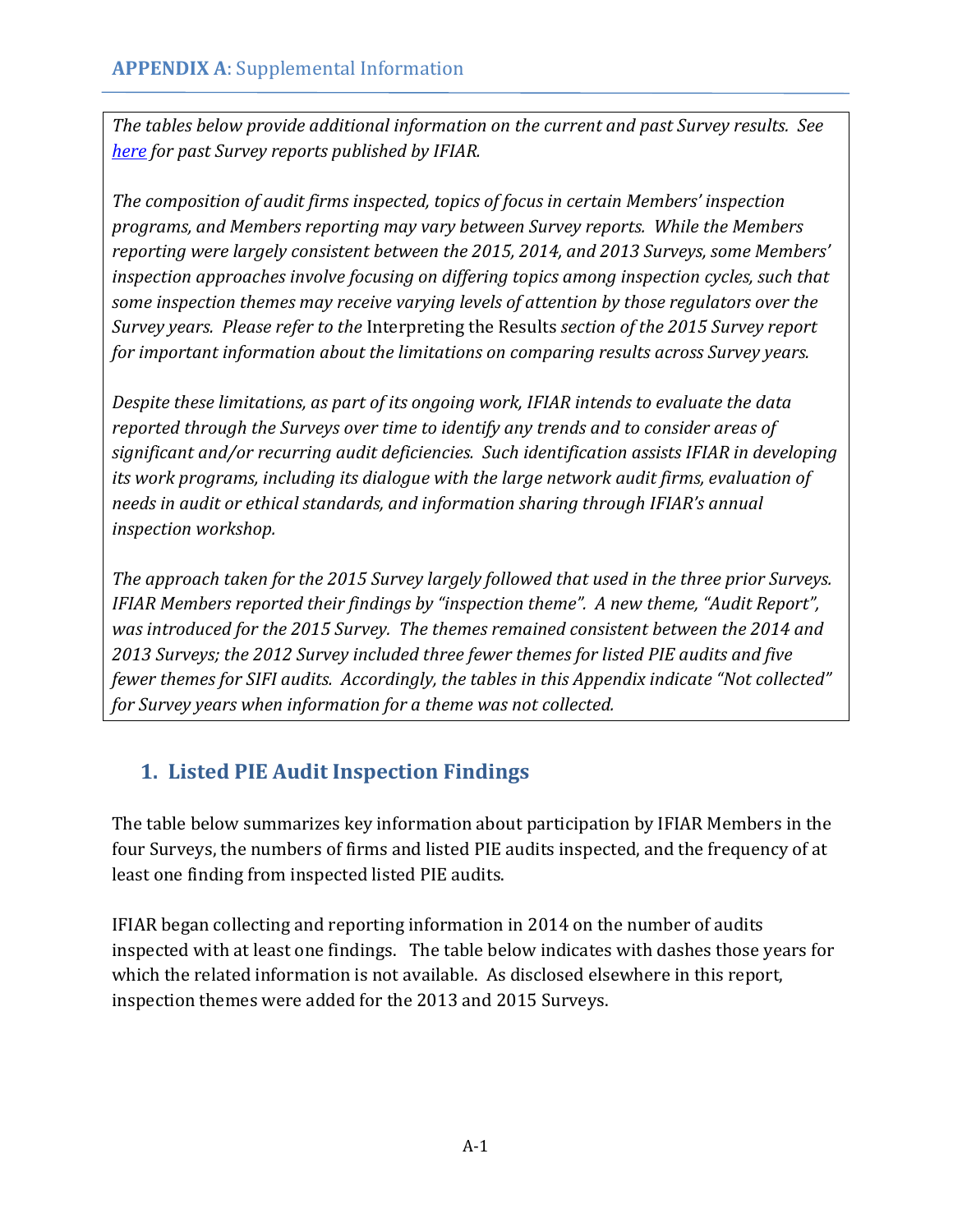### **APPENDIX A**: Supplemental Information

|                                                                 | 2015 | 2014 | 2013 | 2012 |
|-----------------------------------------------------------------|------|------|------|------|
| <b>IFIAR Members Submitting</b><br>Findings                     | 29   | 29   | 30   | 22   |
| <b>Audit Firms Inspected</b>                                    | 98   | 122  | 113  | 98   |
| <b>Listed PIE Audits Inspected</b>                              | 872  | 948  | 989  | 961  |
| <b>Inspected Listed PIE Audits with</b><br>at Least One Finding | 376  | 449  |      |      |
|                                                                 |      |      |      |      |
| Frequency of Inspections with<br>at Least One Finding           | 43%  | 47%  |      |      |

The geographic distribution of Members participating in the 2015 Survey and of audits inspected is illustrated below.



## **Geographic Distribution of Members** Providing Data on Findings from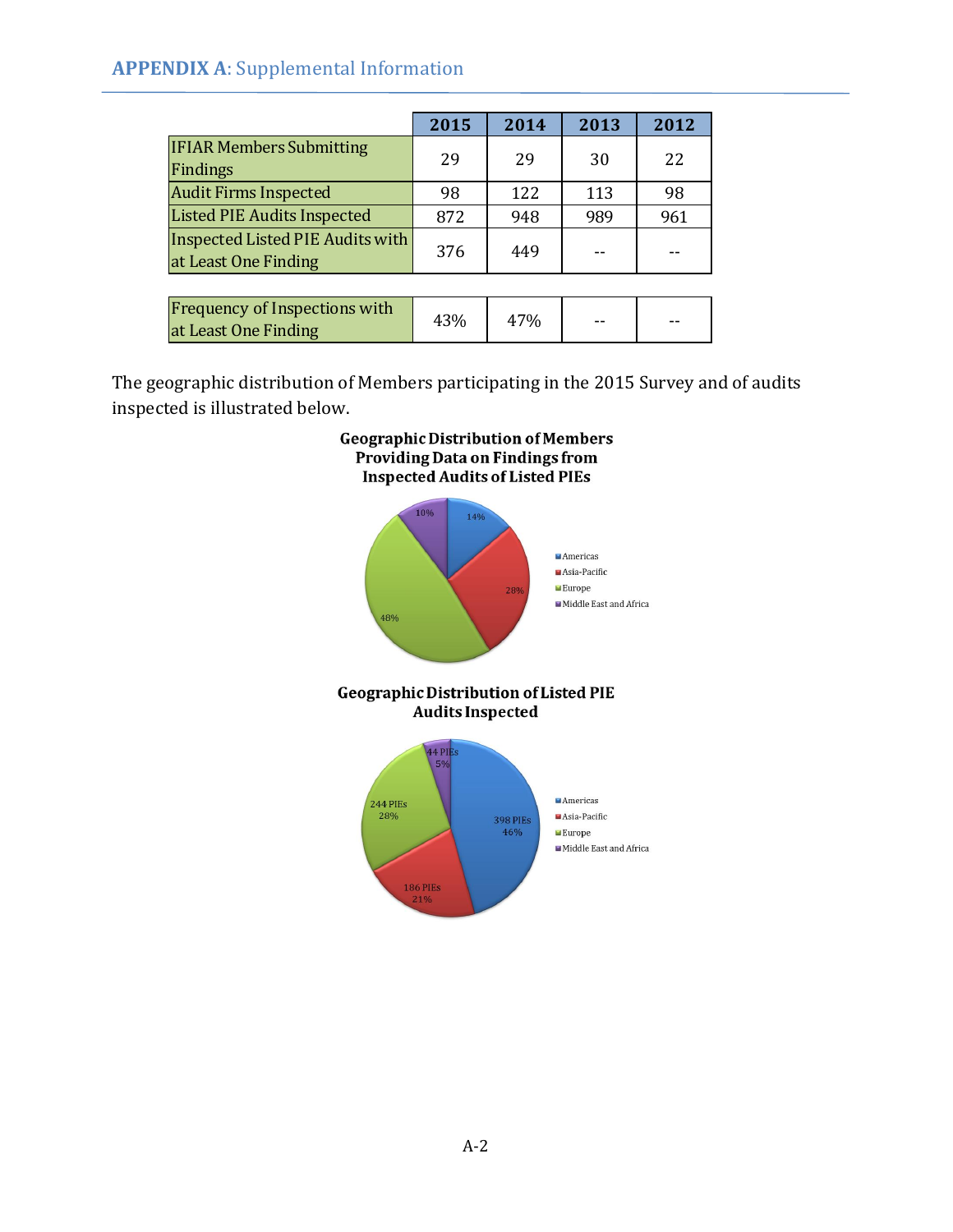#### **Listed PIEs: Frequency by Inspection Theme**

|                                                  | 2015                                                                                   |                                                              |               | 2014                                                                      |                                                                    |               |  |
|--------------------------------------------------|----------------------------------------------------------------------------------------|--------------------------------------------------------------|---------------|---------------------------------------------------------------------------|--------------------------------------------------------------------|---------------|--|
|                                                  | Number of<br><b>Listed PIE</b><br><b>Audits in which</b><br>the Topic was<br>Inspected | <b>Listed PIE Audits with at Least</b><br><b>One Finding</b> |               | Number of<br><b>Listed PIE</b><br><b>Audits in which</b><br>the Topic was | Listed PIE Audits with at Least<br><b>One Finding</b><br>Inspected |               |  |
| <b>Inspection Theme</b>                          |                                                                                        | #                                                            | $\frac{0}{0}$ |                                                                           | #                                                                  | $\frac{0}{0}$ |  |
| <b>Internal Control Testing</b>                  | 710                                                                                    | 160                                                          | 23%           | 638                                                                       | 155                                                                | 24%           |  |
| Audit of Allowance for Loan Losses and Loan      |                                                                                        |                                                              |               |                                                                           |                                                                    |               |  |
| Impairments                                      | 165                                                                                    | 37                                                           | 22%           | 244                                                                       | 31                                                                 | 13%           |  |
| Inventory                                        | 365                                                                                    | 71                                                           | 19%           | 409                                                                       | 64                                                                 | 16%           |  |
| <b>Fair Value Measurement</b>                    | 661                                                                                    | 118                                                          | 18%           | 795                                                                       | 156                                                                | 20%           |  |
| <b>Revenue Recognition</b>                       | 688                                                                                    | 105                                                          | 15%           | 732                                                                       | 104                                                                | 14%           |  |
| <b>Group Audits</b>                              | 383                                                                                    | 55                                                           | 14%           | 506                                                                       | 53                                                                 | 10%           |  |
| <b>Risk Assessment</b>                           | 832                                                                                    | 114                                                          | 14%           | 652                                                                       | 45                                                                 | 7%            |  |
| Adequacy of Financial Statement Presentation and |                                                                                        |                                                              |               |                                                                           |                                                                    |               |  |
| <b>Disclosures</b>                               | 570                                                                                    | 68                                                           | 12%           | 633                                                                       | 79                                                                 | 12%           |  |
| <b>Substantive Analytical Procedures</b>         | 384                                                                                    | 44                                                           | 11%           | 476                                                                       | 66                                                                 | 14%           |  |
| Use of Experts and Specialists                   | 326                                                                                    | 29                                                           | 9%            | 446                                                                       | 47                                                                 | 11%           |  |
| Adequacy of Review and Supervision               | 434                                                                                    | 35                                                           | 8%            | 482                                                                       | 46                                                                 | 10%           |  |
| <b>Engagement Quality Control Review</b>         | 417                                                                                    | 32                                                           | 8%            | 515                                                                       | 52                                                                 | 10%           |  |
| <b>Fraud Procedures</b>                          | 574                                                                                    | 43                                                           | 7%            | 675                                                                       | 43                                                                 | 6%            |  |
| <b>Related Party Transactions</b>                | 300                                                                                    | 16                                                           | 5%            | 404                                                                       | 33                                                                 | 8%            |  |
| <b>Audit Report</b>                              | 461                                                                                    | 15                                                           | 3%            | Not collected                                                             | Not collected                                                      | Not collected |  |
| <b>Audit Committee Communication</b>             | 592                                                                                    | 10                                                           | 2%            | 475                                                                       | 13                                                                 | 3%            |  |
| <b>Going Concern</b>                             | 321                                                                                    | 5                                                            | 2%            | 418                                                                       | 23                                                                 | 6%            |  |

The following table reports the total number of findings by theme. Because a single inspected audit may have more than one finding, *the total number of findings* for a theme below does not necessarily equal the *number of audits with at least one finding* for the same theme in the table above.

#### **Listed PIEs: Number of Findings by Inspection Theme, 2015-2012**

| <b>Inspection Themes</b>                                     | 2015  | 2014          | 2013          | 2012          |
|--------------------------------------------------------------|-------|---------------|---------------|---------------|
| <b>Internal Control Testing</b>                              | 173   | 178           | 156           | 117           |
| <b>Fair Value Measurement</b>                                | 158   | 205           | 217           | 169           |
| <b>Risk Assessment</b>                                       | 131   | 49            | 59            | Not collected |
| <b>Revenue Recognition</b>                                   | 116   | 114           | 104           | 86            |
| Inventory                                                    | 86    | 69            | 76            | 57            |
| Adequacy of Financial Statement Presentation and Disclosures | 85    | 101           | 120           | 109           |
| <b>Group Audits</b>                                          | 70    | 75            | 89            | 75            |
| <b>Substantive Analytical Procedures</b>                     | 50    | 79            | 55            | 75            |
| Adequacy of Review and Supervision                           | 49    | 55            | 58            | 115           |
| <b>Fraud Procedures</b>                                      | 46    | 54            | 65            | Not collected |
| Audit of Allowance for Loan Losses and Loan Impairments      | 45    | 46            | 55            | 43            |
| <b>Engagement Quality Control Review</b>                     | 39    | 53            | 78            | 116           |
| Use of Experts and Specialists                               | 35    | 54            | 42            | 41            |
| <b>Related Party Transactions</b>                            | 17    | 40            | 28            | 44            |
| <b>Audit Report</b>                                          | 15    | Not collected | Not collected | Not collected |
| <b>Audit Committee Communication</b>                         | 10    | 14            | 34            | Not collected |
| <b>Going Concern</b>                                         | 5     | 24            | 24            | 25            |
|                                                              | 1,130 | 1,210         | 1,260         | 1,072         |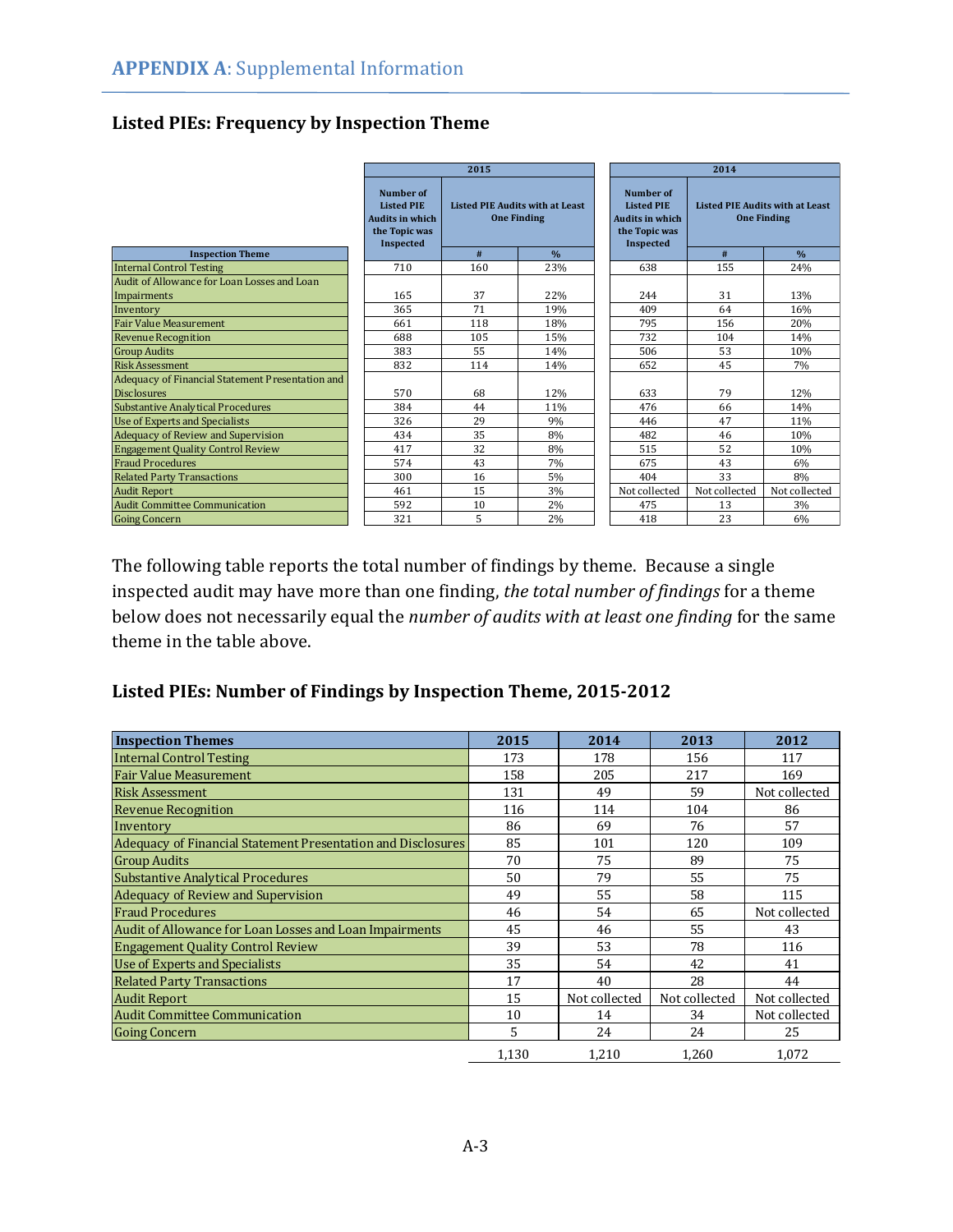## **2. SIFI Audit Inspection Findings**

The table below summarizes key information about participation by IFIAR Members in the four Surveys, the numbers of firms and SIFI audits inspected, and the frequency of at least one finding from inspected SIFI audits.

IFIAR began collecting and reporting information in 2014 on the number of audits inspected with at least one findings. The table below indicates with dashes those years for which the related information is not available. As disclosed elsewhere in this report, inspection themes were added for the 2013 and 2015 Surveys.

|                                                              | 2015 | 2014 | 2013 | 2012 |
|--------------------------------------------------------------|------|------|------|------|
| <b>IFIAR Members Submitting</b><br>Findings                  | 14   | 17   | 13   | 10   |
| <b>Audit Firms Inspected</b>                                 | 34   | 41   | 29   | 28   |
| <b>SIFI Audits Inspected</b>                                 | 96   | 148  | 95   | 108  |
| Inspected SIFI Audits with at<br><b>Least One Finding</b>    | 49   | 60   |      |      |
|                                                              |      |      |      |      |
| <b>Frequency of Inspections with</b><br>at Least One Finding | 51%  | 41%  |      |      |

## **SIFIs: Frequency by Inspection Theme**

|                                               | 2015                                                                       |                | 2014                                            |                                                                     |                                                        |               |
|-----------------------------------------------|----------------------------------------------------------------------------|----------------|-------------------------------------------------|---------------------------------------------------------------------|--------------------------------------------------------|---------------|
|                                               | <b>Number of SIFI</b><br><b>Audits in</b><br>which the<br><b>Topic was</b> |                | <b>SIFI Audits with at</b><br>least One Finding | <b>Number of SIFI</b><br><b>Audits in</b><br>which the<br>Topic was | <b>SIFI Audits with at least One</b><br><b>Finding</b> |               |
| <b>Inspection Theme</b>                       | Inspected                                                                  | #              | $\frac{0}{0}$                                   | Inspected                                                           | #                                                      | $\frac{0}{0}$ |
| Audit of Allowance for Loan Losses and Loan   |                                                                            |                |                                                 |                                                                     |                                                        |               |
| Impairments                                   | 53                                                                         | 27             | 51%                                             | 95                                                                  | 16                                                     | 17%           |
| Insufficient Challenge and Testing of         |                                                                            |                |                                                 |                                                                     |                                                        |               |
| Management's Judgments and Assessments        | 43                                                                         | 18             | 42%                                             | 92                                                                  | 13                                                     | 14%           |
| <b>Internal Control Testing</b>               | 85                                                                         | 34             | 40%                                             | 98                                                                  | 26                                                     | 27%           |
| Valuation of Investments and Securities       | 70                                                                         | 19             | 27%                                             | 122                                                                 | 33                                                     | 27%           |
| Use of Experts and Specialists                | 31                                                                         | 8              | 26%                                             | 81                                                                  | 9                                                      | 11%           |
| <b>Group Audits</b>                           | 20                                                                         | 5              | 25%                                             | 36                                                                  | 4                                                      | 11%           |
| <b>Risk Assessment</b>                        | 84                                                                         | 18             | 21%                                             | 81                                                                  | 3                                                      | 4%            |
| <b>Testing of Customer Deposits and Loans</b> | 22                                                                         | 5              | 23%                                             | 37                                                                  | 4                                                      | 11%           |
| Audit Methodology including Programs and      |                                                                            |                |                                                 |                                                                     |                                                        |               |
| <b>Tools</b>                                  | 27                                                                         | 5              | 19%                                             | 39                                                                  | 7                                                      | 18%           |
| <b>Adequacy of Financial Statement</b>        |                                                                            |                |                                                 |                                                                     |                                                        |               |
| <b>Presentation and Disclosures</b>           | 33                                                                         | 6              | 18%                                             | 85                                                                  | 6                                                      | 7%            |
| <b>Fraud Procedures</b>                       | 29                                                                         | $\overline{c}$ | 7%                                              | 84                                                                  | 5                                                      | 6%            |
| <b>Substantive Analytical Procedures</b>      | 28                                                                         | $\overline{2}$ | 7%                                              | 69                                                                  | 6                                                      | 9%            |
| <b>Audit Committee Communication</b>          | 40                                                                         | $\mathbf{1}$   | 3%                                              | 73                                                                  | $\overline{2}$                                         | 3%            |
| <b>Audit Report</b>                           | 32                                                                         | $\theta$       | 0%                                              | Not collected                                                       | Not Collected                                          | Not Collected |

 $\overline{\phantom{a}}$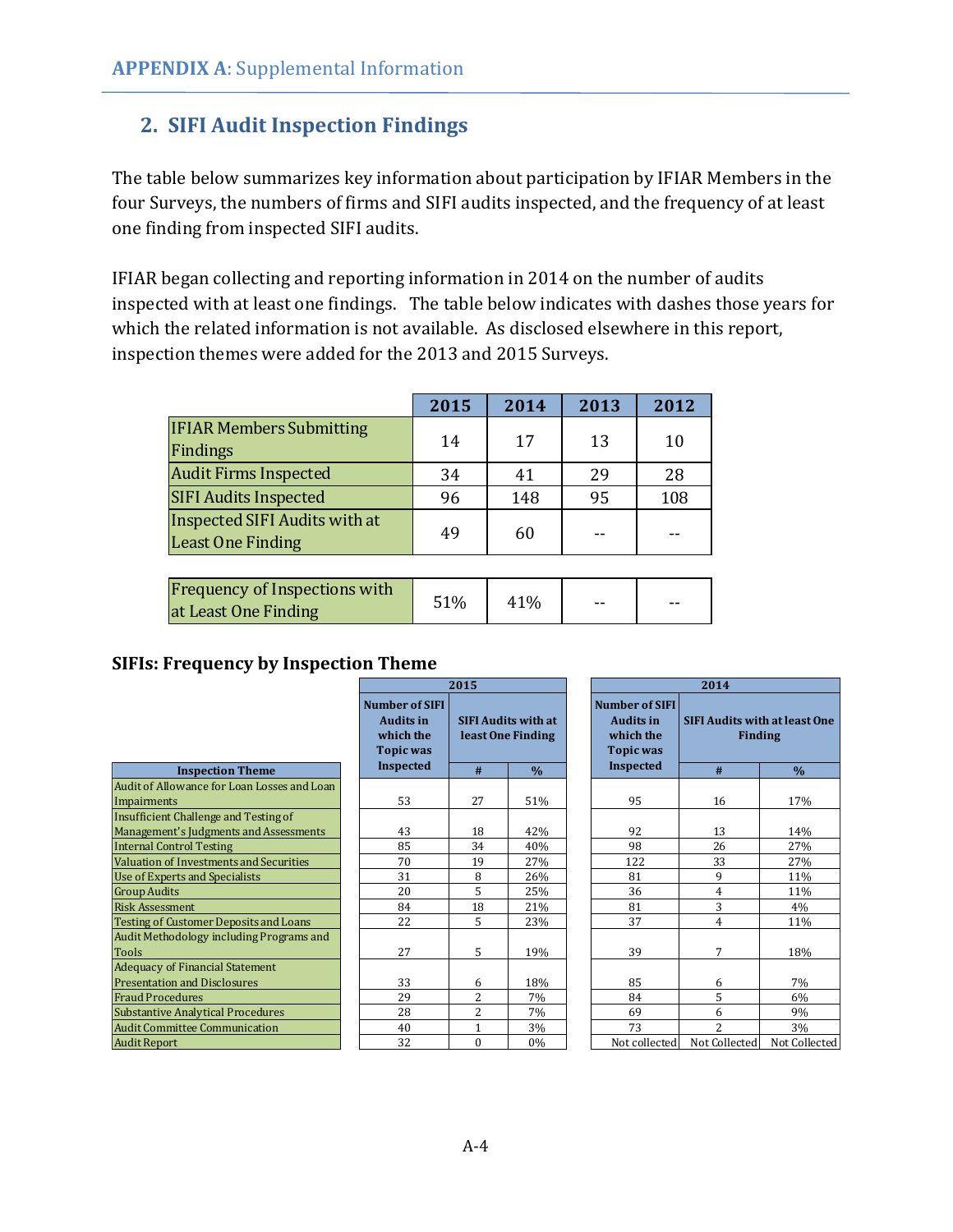| <b>Inspection Themes</b>                                | 2015 | 2014          | 2013          | 2012          |
|---------------------------------------------------------|------|---------------|---------------|---------------|
| <b>Internal Control Testing</b>                         | 37   | 36            | 39            | 33            |
| Audit of Allowance for Loan Losses and Loan Impairments | 31   | 21            | 42            | 15            |
| <b>Use of Experts and Specialists</b>                   | 22   | 9             | 8             | Not collected |
| <b>Risk Assessment</b>                                  | 22   | 4             | 10            | Not collected |
| Valuation of Investments and Securities                 | 22   | 42            | 26            | 32            |
| Insufficient Challenge and Testing of Management's      |      |               |               |               |
| Judgments and Assessments                               | 20   | 13            | 21            | 12            |
| Testing of Customer Deposits and Loans                  | 7    | 6             | 3             | 10            |
| Audit Methodology including Programs and Tools          | 7    | 11            |               | 9             |
| <b>Group Audits</b>                                     | 6    | 4             | 8             | 2             |
| Adequacy of Financial Statement Presentation and        |      |               |               |               |
| <b>Disclosures</b>                                      | 6    |               | 9             | 4             |
| Substantive Analytical Procedures                       | 2    | 6             | 12            | Not collected |
| <b>Fraud Procedures</b>                                 | っ    |               |               | Not collected |
| <b>Audit Committee Communication</b>                    |      | っ             | 2             | Not collected |
| Audit Report                                            | 0    | Not collected | Not collected | Not collected |
|                                                         | 185  | 166           | 188           | 117           |

## **SIFIs: Number of Findings by Inspection Theme, 2015-2012**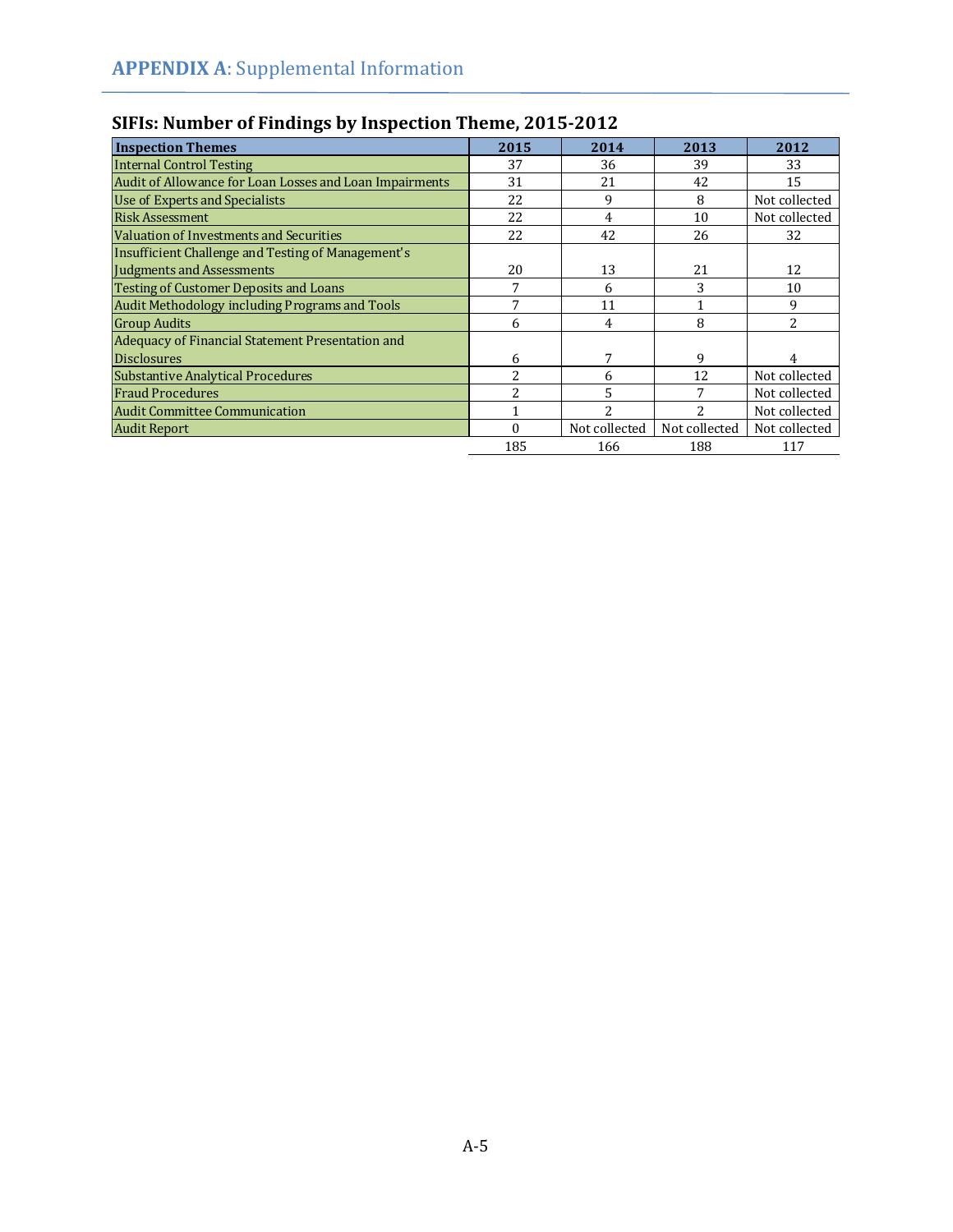## **3. Quality Control Systems Inspection Findings**

The table below summarizes key information about participation by IFIAR Members in the four Surveys and the numbers of audit firms inspected for firm-wide quality control systems.

|                                             | 2015 | 2014 | 2013 | 2012 |
|---------------------------------------------|------|------|------|------|
| <b>IFIAR Members Submitting</b><br>Findings | 33   | 30   | 30   | 23   |
| <b>Audit Firms Inspected</b>                | 101  | 123  | 134  | 109  |

#### **Quality Control Systems: Number of Findings by Inspection Theme**

| <b>Inspection Theme</b>                                    | 2015 | 2014 | 2013 | 2012 |
|------------------------------------------------------------|------|------|------|------|
| <b>Engagement Performance</b>                              | 222  | 377  | 380  | 261  |
| <b>Human Resources</b>                                     | 77   | 111  | 146  | 166  |
| Independence and Ethical Requirements                      | 73   | 109  | 104  | 130  |
| Monitoring                                                 | 63   | 74   | 93   | 77   |
| <b>Client Risk Assessment, Acceptance, and Continuance</b> | 52   | 53   | 78   | 100  |
| Leadership Responsibilities for Quality within the firm    |      |      |      |      |
| $(i.e.,$ Tone at the Top)                                  | 21   | 45   | 43   | 33   |
|                                                            | 508  | 769  | 844  | 767  |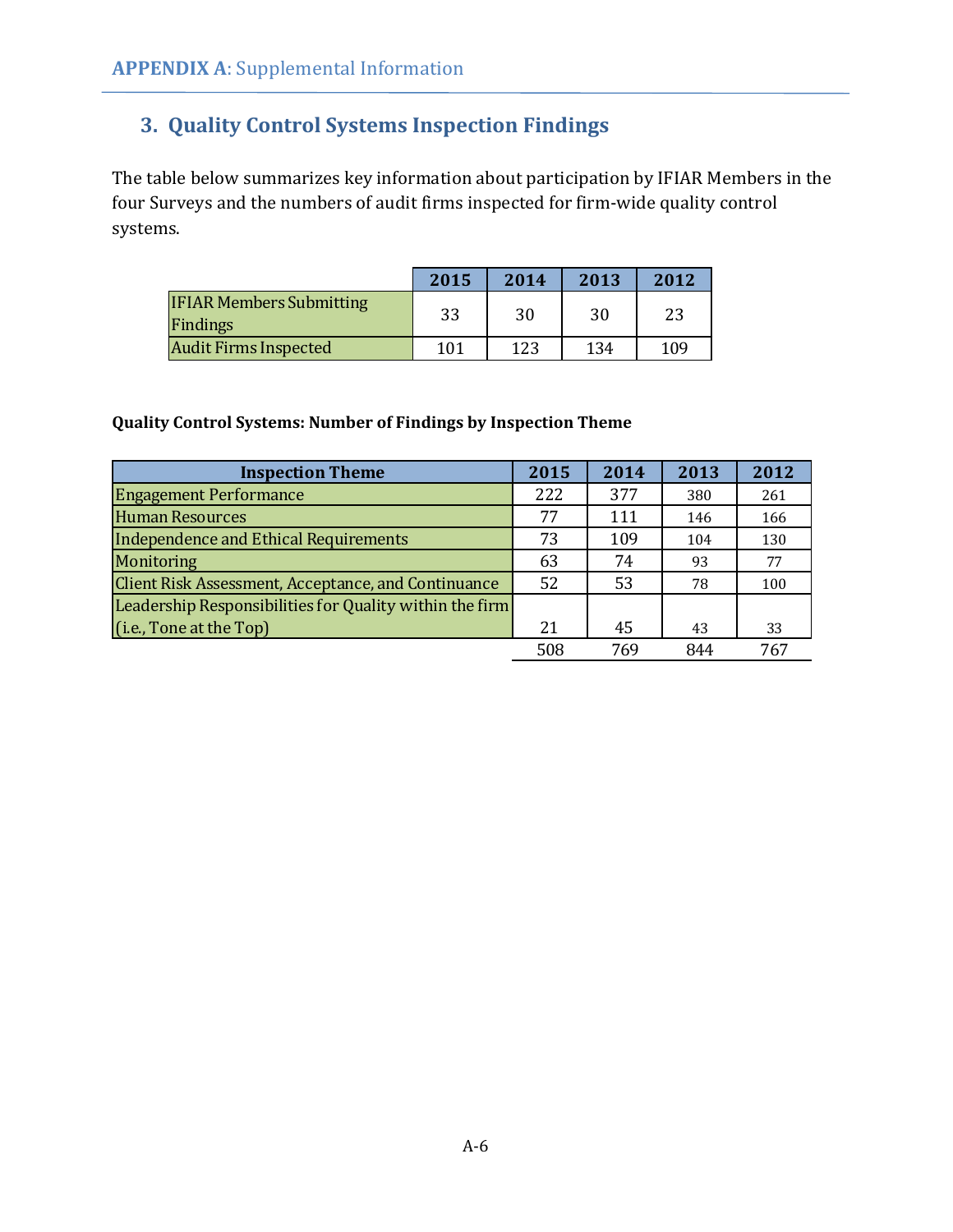## **4. Overall Changes in Audit Quality**

IFIAR Members were asked in the 2014 and 2015 Surveys to indicate which among a number of categories best describes any significant changes in audit quality observed in their jurisdictions compared to the prior inspection cycle. Not all Members that submitted information on their inspection findings responded to this question. The responses received, summarized below, indicate mixed views about overall changes in audit quality. These views may be based on the judgment of the responding IFIAR Members, and may or may not reflect an evaluation of audit quality based on objective and/or measureable factors.

|                                                           | # of Members |      |
|-----------------------------------------------------------|--------------|------|
| <b>Observation about Overall Changes in Audit Quality</b> | 2015         | 2014 |
| Overall improvement                                       | 6            |      |
| Overall decline                                           |              |      |
| Both improvement and decline                              | 5            | b    |
| No significant overall change                             | 14           | 11   |
|                                                           | 26           | 25   |
|                                                           |              |      |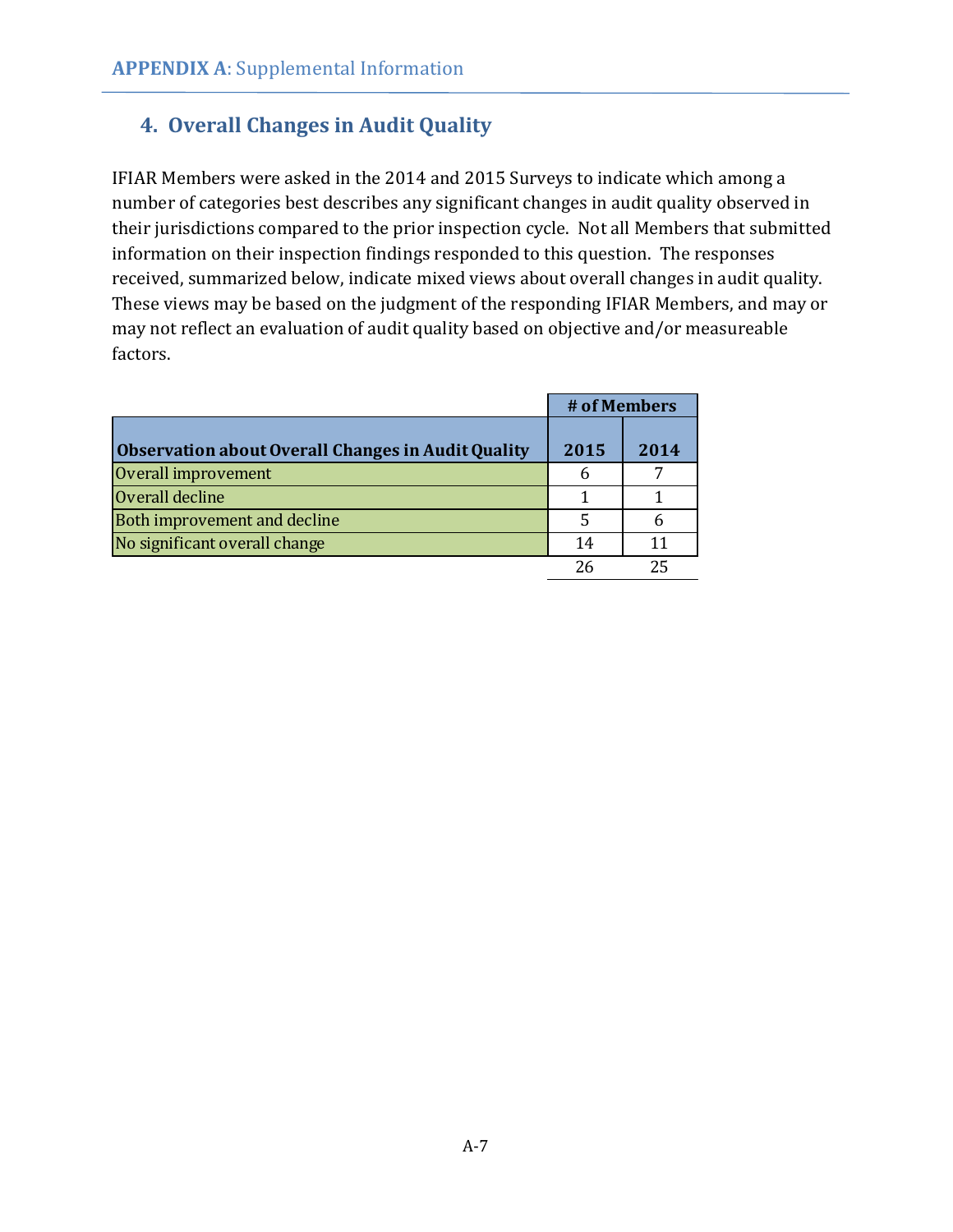*IFIAR's SCWG performed a preliminary review to identify those international standards that address the topics and audit procedures related to the areas with the greatest level and frequency of observed inspection findings. This summary of related standards is provided for information, and does not necessarily imply an IFIAR view about any individual standard.* 

*Table B-1: Engagement Level Findings (Items marked with an \* are included in the 2015-2016 IAASB work plan.)*

| <b>INSPECTION THEME</b>              | <b>KEY IAASB STANDARDS RELATED TO THE INSPECTION THEME</b>                                                                                                                                                                                                                                                                                                                                                                                                                                                                               |
|--------------------------------------|------------------------------------------------------------------------------------------------------------------------------------------------------------------------------------------------------------------------------------------------------------------------------------------------------------------------------------------------------------------------------------------------------------------------------------------------------------------------------------------------------------------------------------------|
| <b>Internal control testing</b>      | ISQC 1 and ISA 220 on Quality Control *<br>$\overline{\phantom{0}}$<br>Professional skepticism*<br>$\overline{\phantom{m}}$<br>ISA 315 "Identifying and assessing the risks of material misstatement<br>$\overline{a}$<br>through understanding the entity and its environment"*<br>Data-analytics *<br>$\overline{a}$<br>ISA 330 "The auditor's responses to assessed risks"                                                                                                                                                            |
| Fair value measurement <sup>20</sup> | ISQC 1 and ISA 220 on Quality Control *<br>÷<br>Professional skepticism*<br>÷<br>ISA 540 "Auditing accounting estimates, including fair value<br>L,<br>accounting estimates, and related disclosures" *<br>ISA 320 "Materiality in planning and performing an audit"<br>÷,<br>ISA 500 "Audit evidence"<br>ISA 620 "Using the work of an auditor's expert"                                                                                                                                                                                |
| <b>Risk assessment</b>               | ISQC 1 and ISA 220 on Quality Control *<br>Professional skepticism*<br>ISA 315"Identifying and assessing the risks of material misstatement<br>through understanding the entity and its environment"*<br>ISA 330 "The auditor's responses to assessed risks"                                                                                                                                                                                                                                                                             |
| <b>Revenue recognition</b>           | ISQC 1 and ISA 220, Quality Control *<br>$\overline{\phantom{a}}$<br>Professional skepticism*<br>÷,<br>ISA 315 "Identifying and assessing the risks of material misstatement<br>through understanding the entity and its environment"*<br>ISA 540 "Auditing accounting estimates, including fair value<br>$\overline{\phantom{a}}$<br>accounting estimates, and related disclosures" *<br>ISA 330 "The auditor's responses to assessed risks"<br>$\overline{\phantom{a}}$<br>ISA 520 "Analytical Procedures"<br>$\overline{\phantom{a}}$ |
| <b>Group audits</b>                  | ISQC 1 and ISA 220 Quality Control *<br>Professional skepticism *<br>ISA 600 "special considerations $-$ audits of group financial<br>statements (including the work of component auditors)" *<br>ISA 320 "Materiality in planning and performing an audit"                                                                                                                                                                                                                                                                              |

 $\overline{\phantom{a}}$ 

<sup>20</sup> Including, for financial institutions and instruments, allowances for loan losses and impairments and the valuation of investments and securities.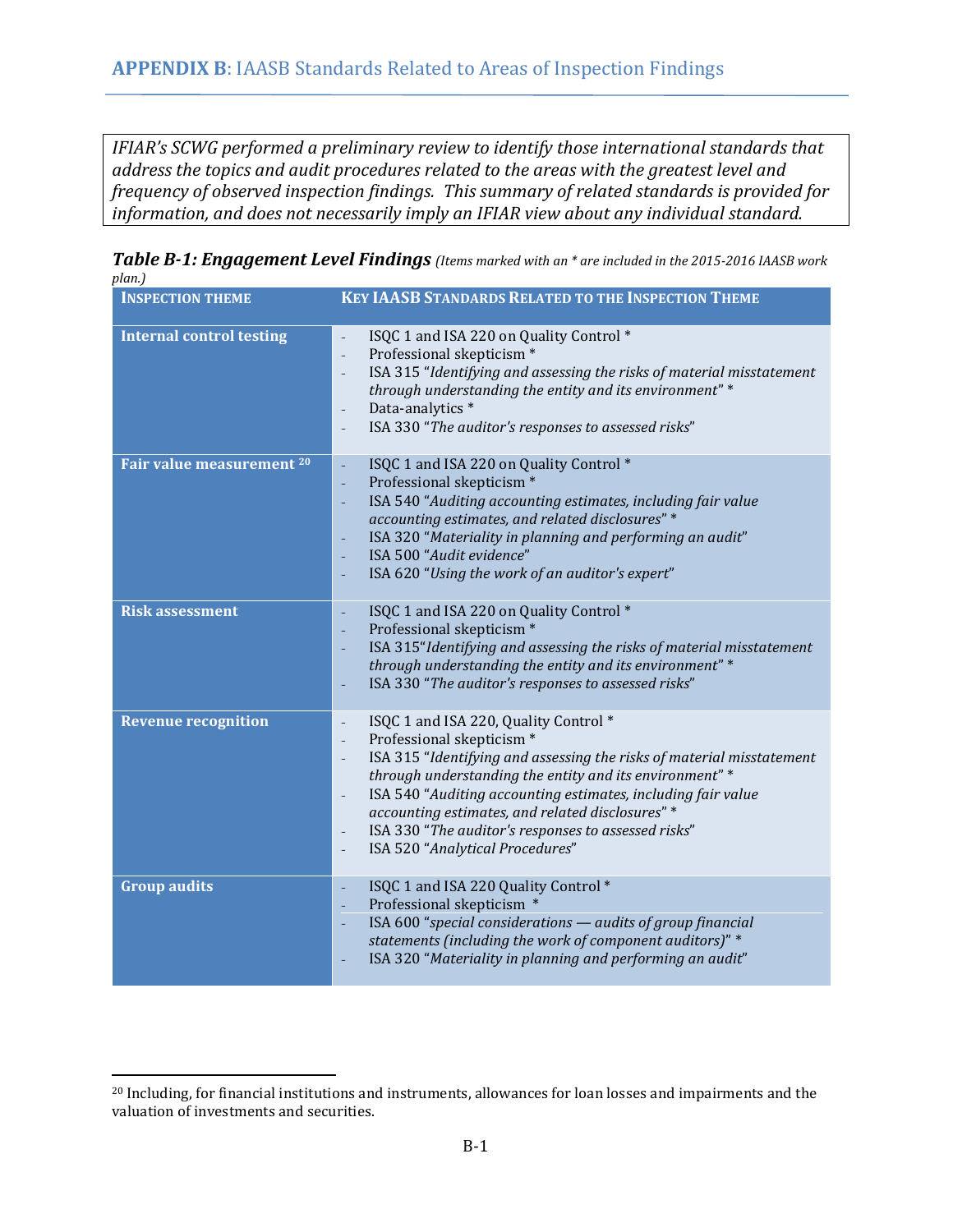| <b>INSPECTION THEME</b>                         | <b>KEY IAASB STANDARDS RELATED TO THE INSPECTION THEME</b> |
|-------------------------------------------------|------------------------------------------------------------|
| <b>Engagement performance</b>                   | ISQC 1 and ISA 220 on Quality Control *                    |
| Independence and Ethical<br><b>Requirements</b> | ISQC 1 on Quality Control *                                |
| <b>Human resources</b>                          | ISQC 1 on Quality Control *                                |

*Table B-2: Quality Control Findings (Items marked with an \* are included in the 2015-2016 IAASB work plan.)*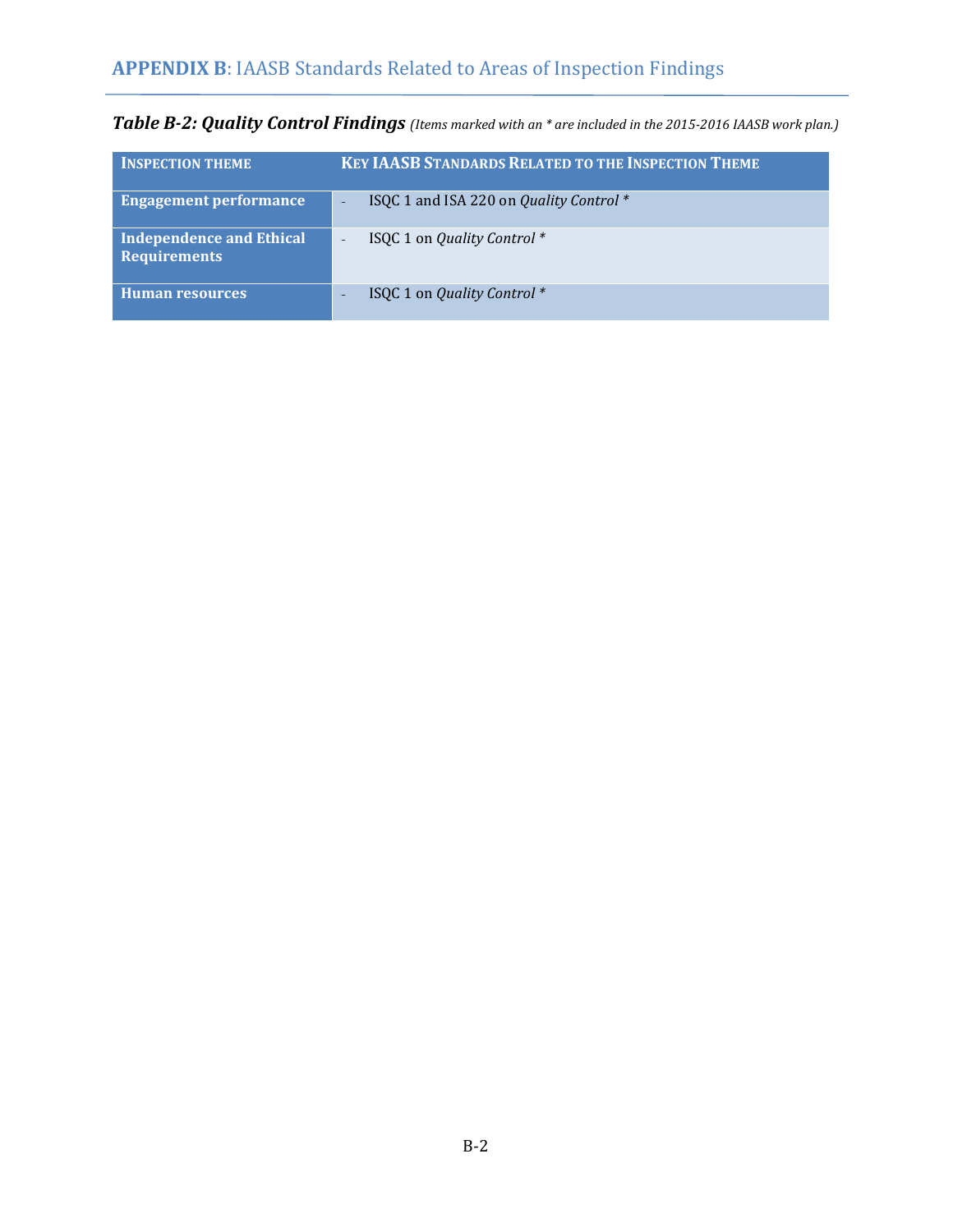*The following text was included in IFIAR's report on the 2014 Survey results. It is included in this report as a reminder of IFIAR's views on measures firms should consider to improve audit quality.* 

Audit firms should pursue initiatives to improve audit quality and the consistency of audit execution across their firms. This often begins with a thorough evaluation and understanding of the root causes undermining consistent audit quality.

The measures described below illustrate initiatives that have been discussed by various IFIAR Members with the network firms in their jurisdictions, as well as between the global firm representatives and IFIAR Members through the [GAQ] Working Group. Some audit firms have undertaken actions similar to those mentioned below; these actions are not uniform across firms or across jurisdictions, either in nature or extent. IFIAR will continue to urge action across the global network firms, with the objective of achieving sustainable, consistent audit performance.

Firms should consider developing action plans, focusing on areas such as the examples below:

- (a) the culture of the firm, including messages from the leadership of the firm focused on audit quality and consultation on complex audit issues;
- (b) the experience and expertise of partners and staff, including consideration of effective use of experts;
- (c) timely supervision and review, including greater senior-level involvement in working with audit teams in the planning and execution of audits, and new or increased real-time quality reviews of engagements; and
- (d) accountability, including impacts on remuneration of engagement partners and review partners for poor audit quality, often extending to firm leadership.

Action plans should be regularly reviewed and updated as to matters such as:

- (a) timely and effective implementation;
- (b) effectiveness in practice through quality review results and other measures of audit quality; and
- (c) the need for new initiatives because earlier initiatives may become less effective over time.

Firms should review their staff structures as to whether changes are needed to ensure the firm has access to resources with appropriate experience and expertise for increasingly